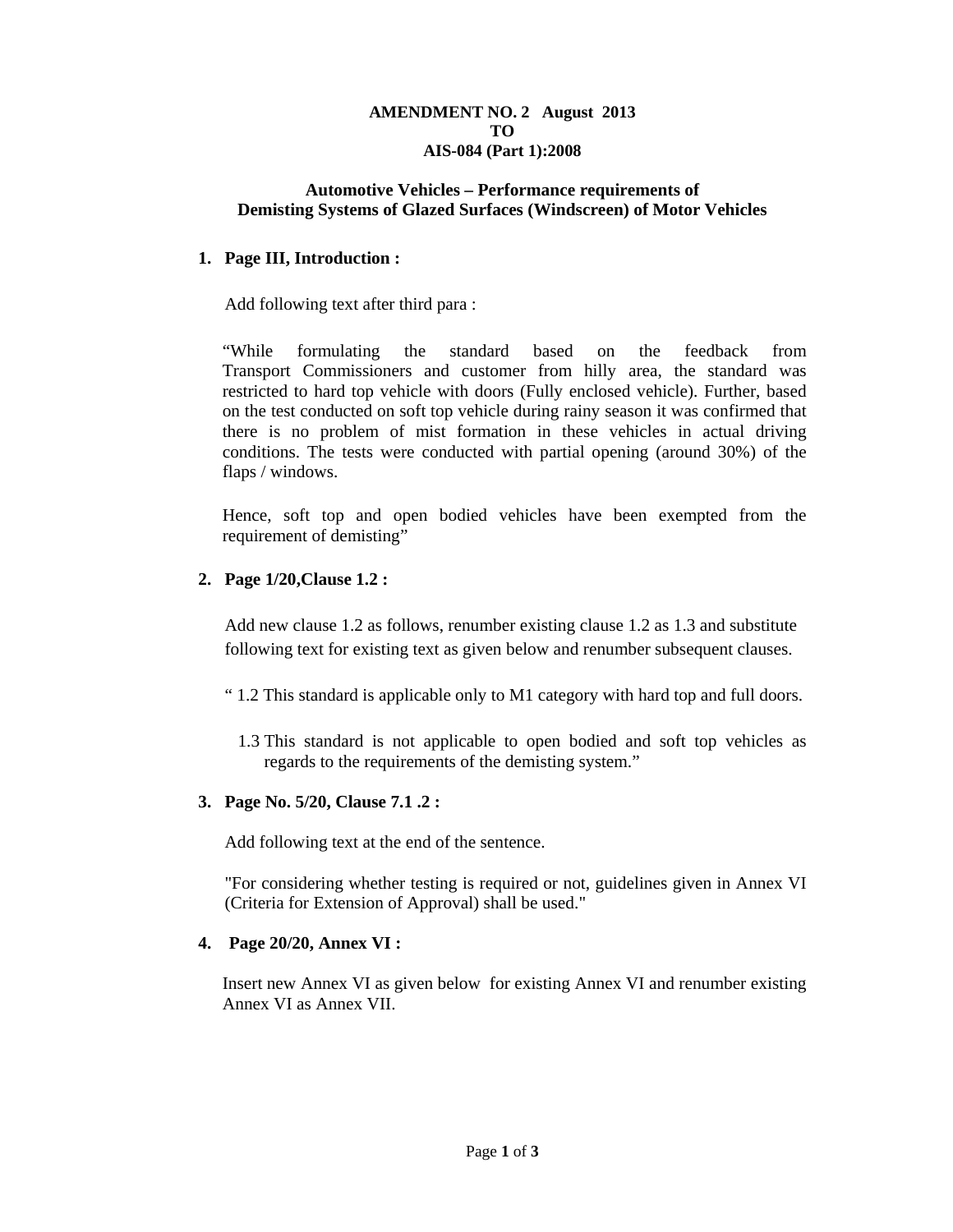# **Annex VI**  (See Clause No 7.1.2) **Criteria for Extension of Approvals**

| <b>Testing is required if</b> |                                                                                                                  | <b>Defrost</b> | <b>Demist</b>                                                     | <b>Justification</b>                                                                                                                                                                                                                                                                                                                                                                                                                                                                                                                                                        |  |
|-------------------------------|------------------------------------------------------------------------------------------------------------------|----------------|-------------------------------------------------------------------|-----------------------------------------------------------------------------------------------------------------------------------------------------------------------------------------------------------------------------------------------------------------------------------------------------------------------------------------------------------------------------------------------------------------------------------------------------------------------------------------------------------------------------------------------------------------------------|--|
| $\mathbf{1}$                  | Windscreen<br>$Changes -$<br>Rake angle,<br>Increase in<br>thickness of<br>10% of the<br>already tested<br>model | Yes            | Yes (only<br>if change in<br>rake angle)<br>No (For<br>Thickness) | affect<br>a) Change<br>make<br>the<br>in<br>does<br>not<br>demisting/defrosting performance.<br>b) The demisting performance is not affected by the<br>change in the thickness of the windscreen.<br>c) Decrease in thickness of the windscreen is actually<br>conducive to the defrosting performance and an<br>increase in thickness up to 10% does not affect the<br>defrosting performance. Similar practice is followed<br>in Europe as well.<br>d) Make does not affect the heating performance,<br>additionally; Thickness will not affect demisting<br>performance. |  |
| 2(i)                          | Reduction in<br><b>Blower</b><br>Capacity $>$<br>10%                                                             | Yes            | Yes                                                               | Changes other than the blower and heater capacities are<br>not considered to have significant impact                                                                                                                                                                                                                                                                                                                                                                                                                                                                        |  |
| 2(ii)                         | Reduction in<br>heater capacity<br>>10%                                                                          | Yes            | Yes                                                               |                                                                                                                                                                                                                                                                                                                                                                                                                                                                                                                                                                             |  |
| 3                             | Number of<br>seats increase                                                                                      | N <sub>o</sub> | Yes                                                               | Only demisting performance is affected.<br>Number of seating positions does not affect defrost<br>testing                                                                                                                                                                                                                                                                                                                                                                                                                                                                   |  |
| $\overline{4}$                | Decrease in<br>the Cabin<br>Volume in<br>excess of 10%<br>of the already<br>tested model                         | N <sub>o</sub> | Yes                                                               | Only demisting performance is affected<br>The smallest cabin volume is the worst case for the<br>demisting performance as the air inside the smallest<br>cabin volume will attain saturation early and there will<br>be more mist formation.                                                                                                                                                                                                                                                                                                                                |  |
| 5                             | R Points/H<br>Points changes                                                                                     | Yes            | Yes                                                               | At the time of measurement tolerance for R point and<br>torso angle mentioned in IS 13749:2009 are to be<br>considered                                                                                                                                                                                                                                                                                                                                                                                                                                                      |  |
| 6                             | Driver Seat<br>Torso Angle                                                                                       | Yes            | Yes                                                               |                                                                                                                                                                                                                                                                                                                                                                                                                                                                                                                                                                             |  |
| $\overline{7}$                | Engine rated<br>power $(*)$<br>reduction $>$<br>15%                                                              | Yes            | Yes                                                               | Heat rejection from engine for various power ranges<br>does not vary much for a band of 15 %.                                                                                                                                                                                                                                                                                                                                                                                                                                                                               |  |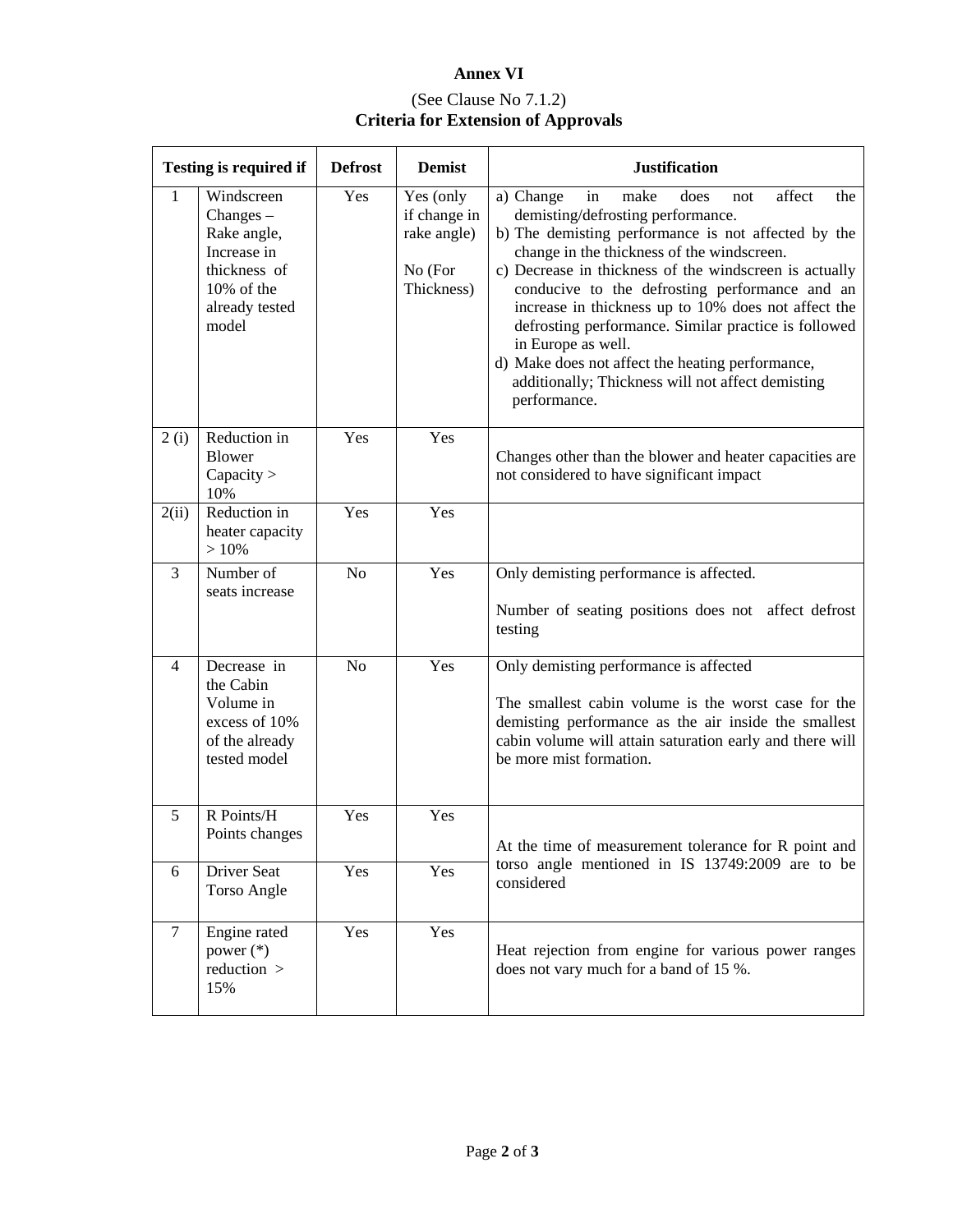(\*) – The same criteria shall be applied to select the vehicle among the variants of CNG/LPG, Petrol and Diesel.

 Extension shall be granted without testing for changes other than the above mentioned parameters. Such changes other than the above are not likely to affect the demisting or defrosting performance of the vehicle

 In case of multiple combinations of above mentioned parameters, vehicle manufacturer will discuss with test agency to determine whether the test is required or not.

PRINTED BY THE AUTOMOTIVE RESEARCH ASSOCIATION OF INDIA P. B. NO. 832, PUNE 411 004 ON BEHALF OF AUTOMOTIVE INDUSTRY STANDARDS COMMITTEE UNDER CENTRAL MOTOR VEHICLES RULES - TECHNICAL STANDING COMMITTEE SET-UP BY MINISTRY OF ROAD TRANSPORT & HIGHWAYS (DEPARTMENT OF ROAD TRANSPORT & HIGHWAYS) GOVERNMENT OF INDIA

August 2013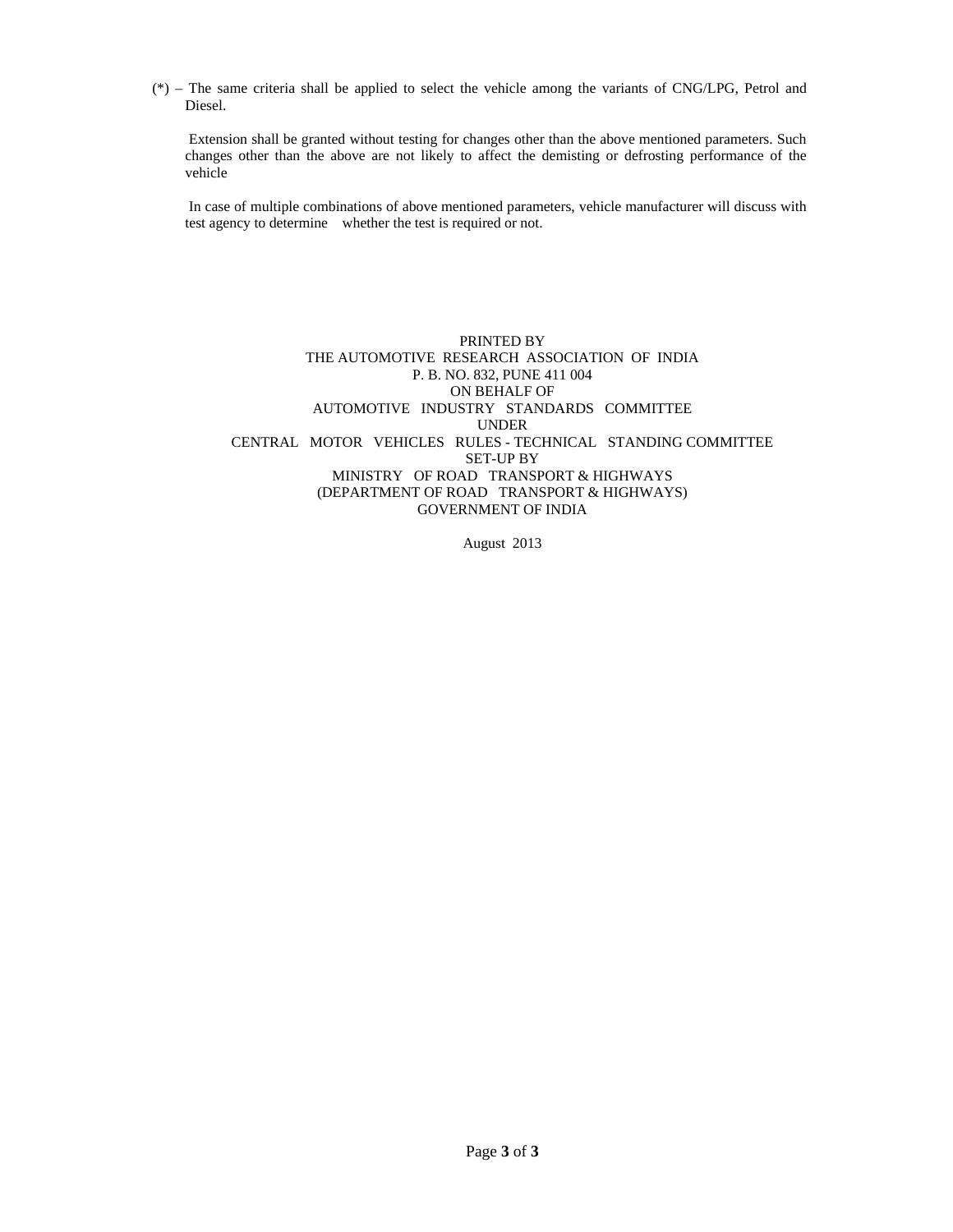## **AMENDMENT NO. 1**

## **TO**

## **AIS-084(Part 1): 2008**

## **Automotive Vehicles – Performance requirements of Demisting Systems of Glazed Surfaces (Windscreen) of Motor Vehicles**

1. Page 14/20, Annex IV, Table 2, in row 4 and column 2:

Substitute " -157 mm" for "157 mm"

# PRINTED BY THE AUTOMOTIVE RESEARCH ASSOCIATION OF INDIA P.B. NO. 832, PUNE 411 004

# ON BEHALF OF AUTOMOTIVE INDUSTRY STANDARDS COMMITTEE UNDER

# CENTRAL MOTOR VEHICLE RULES – TECHNICAL STANDING COMMITTEE SET-UP BY MINISTRY OF ROAD TRANSPORT & HIGHWAYS (DEPARTMENT OF ROAD TRANSPORT & HIGHWAYS) GOVERNMENT OF INDIA

March 2011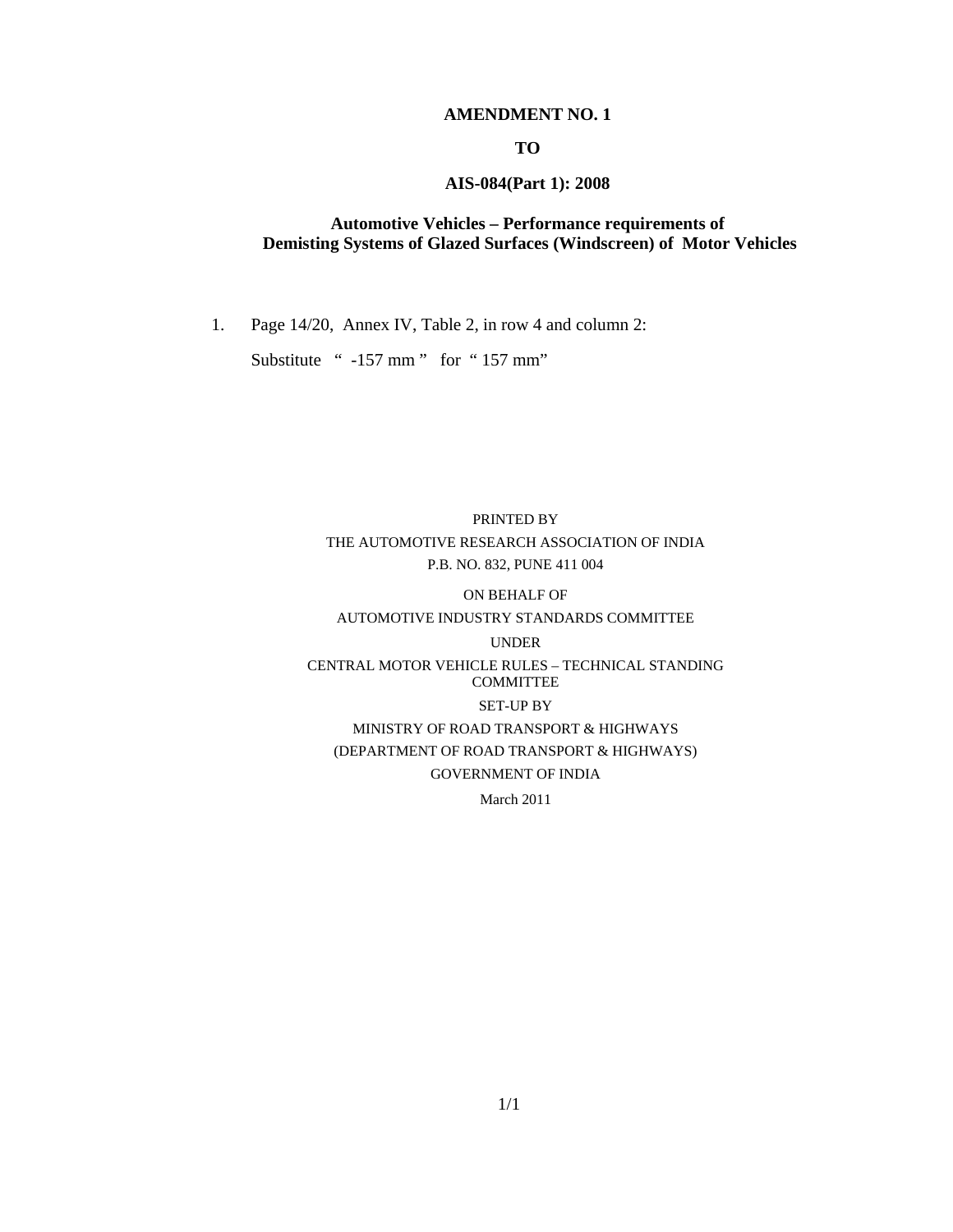**AIS-084 (Part 1)** 

# **AUTOMOTIVE INDUSTRY STANDARD**

# **Automotive Vehicles - Performance requirements of Demisting Systems of Glazed Surfaces (Wind Screen) of Motor Vehicles**

PRINTED BY THE AUTOMOTIVE RESEARCH ASSOCIATION OF INDIA P.B. NO. 832, PUNE 411 004

ON BEHALF OF AUTOMOTIVE INDUSTRY STANDARDS COMMITTEE

UNDER

CENTRAL MOTOR VEHICLE RULES – TECHNICAL STANDING COMMITTEE

SET-UP BY MINISTRY OF SHIPPING, ROAD TRANSPORT & HIGHWAYS (DEPARTMENT OF ROAD TRANSPORT & HIGHWAYS) GOVERNMENT OF INDIA

June 2008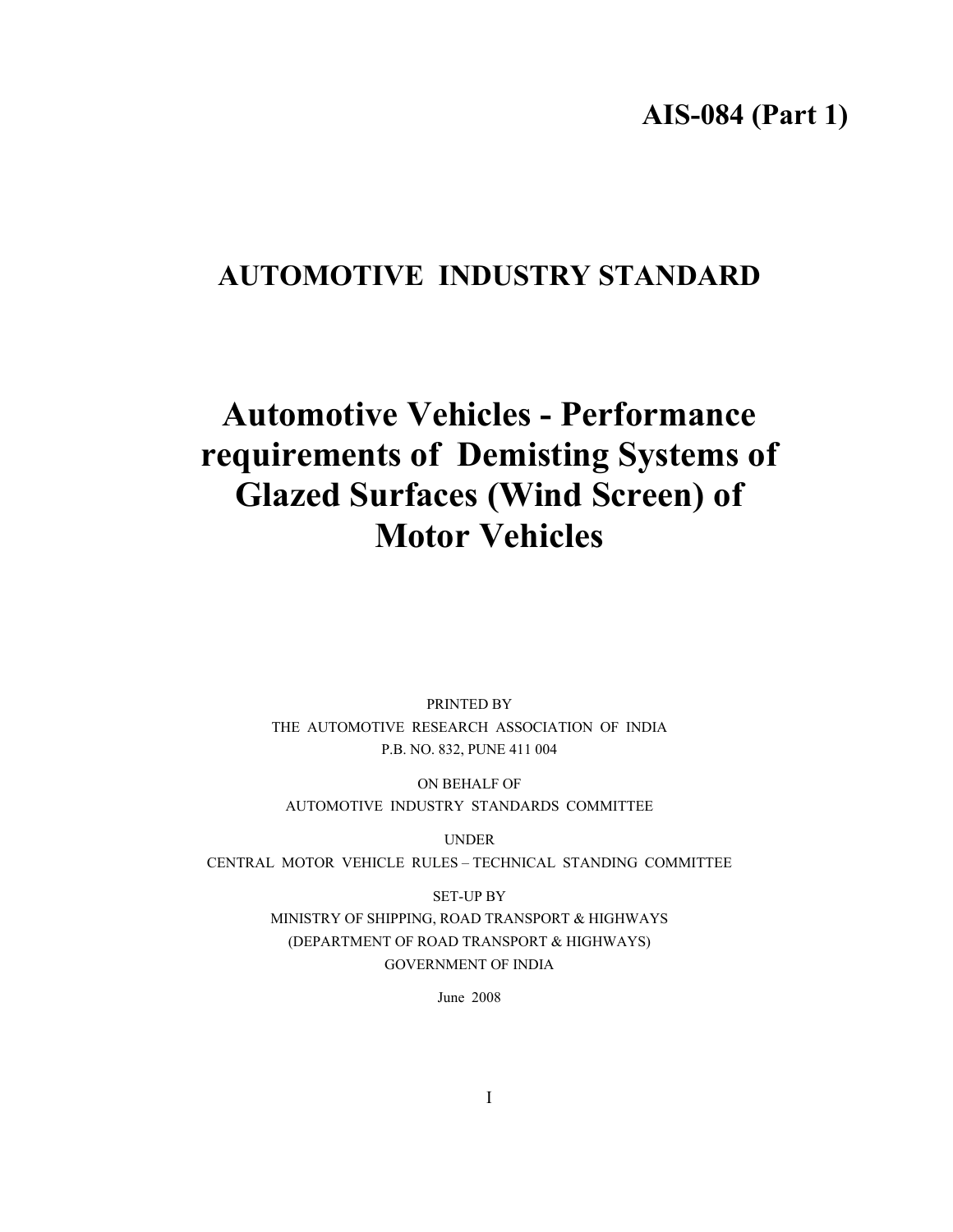## **Status chart of the Standard to be used by the purchaser for updating the record**

| Sr.<br>No. | Corr-<br>igenda. | Amend-<br>ment | <b>Revision</b> | Date | Remark | Misc. |
|------------|------------------|----------------|-----------------|------|--------|-------|
|            |                  |                |                 |      |        |       |
|            |                  |                |                 |      |        |       |
|            |                  |                |                 |      |        |       |
|            |                  |                |                 |      |        |       |
|            |                  |                |                 |      |        |       |
|            |                  |                |                 |      |        |       |
|            |                  |                |                 |      |        |       |

**General Remarks:**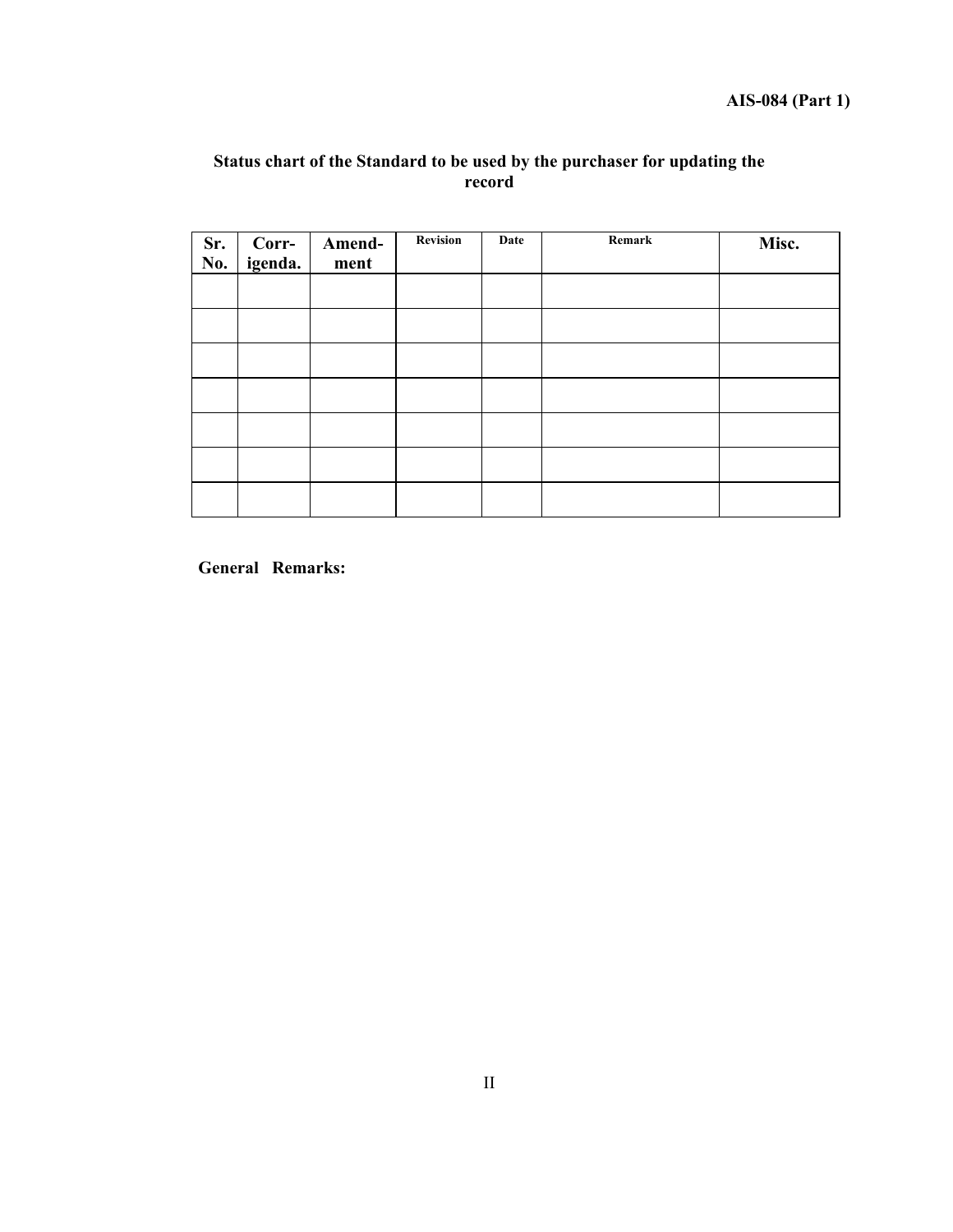#### **INTRODUCTION**

The Government of India felt the need for a permanent agency to expedite the publication of standards and development of test facilities in parallel when the work on the preparation of the standards is going on, as the development of improved safety critical parts can be undertaken only after the publication of the standard and commissioning of test facilities. To this end, the erstwhile Ministry of Surface Transport (MOST) has constituted a permanent Automotive Industry Standards Committee (AISC) vide order No.RT-11028/11/97-MVL dated September 15, 1997. The standards prepared by AISC will be approved by the permanent CMVR -Technical Standing Committee (CTSC). After approval, the Automotive Research Association of India, (ARAI), Pune, being the Secretariat of the AIS Committee, has published this standard.

The subject of demisting and defrosting systems was identified in Road Map for Automotive Safety Regulations for formulation of AIS. The formation of mist and frost reduces the driver's visibility, which is important for safety. The purpose of this standard is to ensure good visibility under certain climatic conditions by providing demist and defrost systems for the windscreens.

While formulating the standard and considering climatic conditions in the country and its implementation, the standard is formulated in two parts specifying the requirements for demisting and defrosting systems separately as AIS-084 (Part 1) and AIS-084 (Part 2) respectively.

While preparing this AIS considerable assistance is derived from EEC Directive 78/317/EEC on the approximation of the laws of the Member States relating to the Defrosting and Demisting Systems of Glazed Surfaces of Motor Vehicles.

The Automotive Industry Standards Committee responsible for preparation of this standard is given in Annex : VI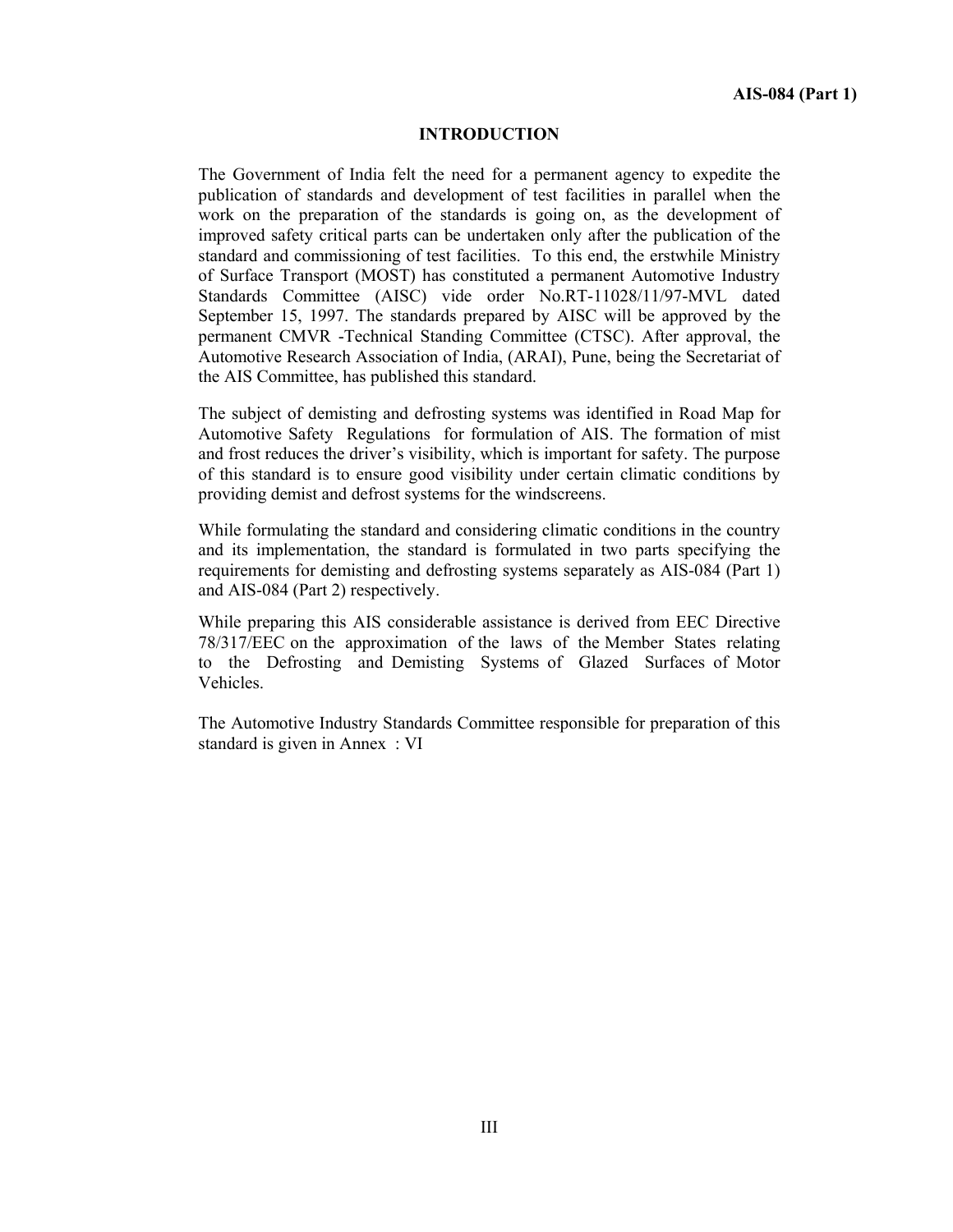# **Automotive Vehicles - Performance requirements of Demisting Systems of Glazed Surfaces (Wind Screen) of Motor Vehicles**

## **1. SCOPE**

- 1.1.This standard applies to the 180° forward field of vision of the drivers of vehicles in category M1 as defined in AIS-053.
- 1.2Requirements of demisting systems of this standard are not applicable to the vehicles, which are not sealed from external environment e.g. soft top, open bodied or incomplete vehicle, with agreement of test agency.
- 1.3 Its purpose is to ensure good visibility under certain conditions by specifying the requirements for demisting systems for the windscreens of category M1 vehicles.

## **2. 0 REFERENCES**

- 2.1 AIS-053 Automotive Vehicles Types Terminology.
- 2.2 AIS-021 Field of Vision of Motor Vehicle Drivers for M1 Category.
- 2.3 IS: 9211-2003 Terms and Definitions of Weights of Road Vehicles other than 2 And 3 Wheelers (Second Revision)

## **3.0 DEFINITIONS**

## **3.1 Mist**

'Mist' means a film of condensate on the inside face of the glazed surfaces.

## **3.2 Demisting**

'Demisting means the elimination of the mist covering the glazed surfaces by the operation of the demisting system.

## **3.3 Demisting System**

 'Demisting system' means the system intended to remove a film of condensate on the inside surface of the windscreen and thus restore visibility.

## **3.4 Vehicle Type**

 'Vehicle type with regard to the windscreen demisting systems means vehicles which do not differ in such essential respects as:

- 3.4.1 the external and internal forms and arrangements within the area specified in clause 1, which may affect visibility;
- 3.4.2 the shape, size and characteristics of the windscreen and its mounting;
- 3.4.3 the characteristics of the demisting systems;
- 3.4.4 the number of seats.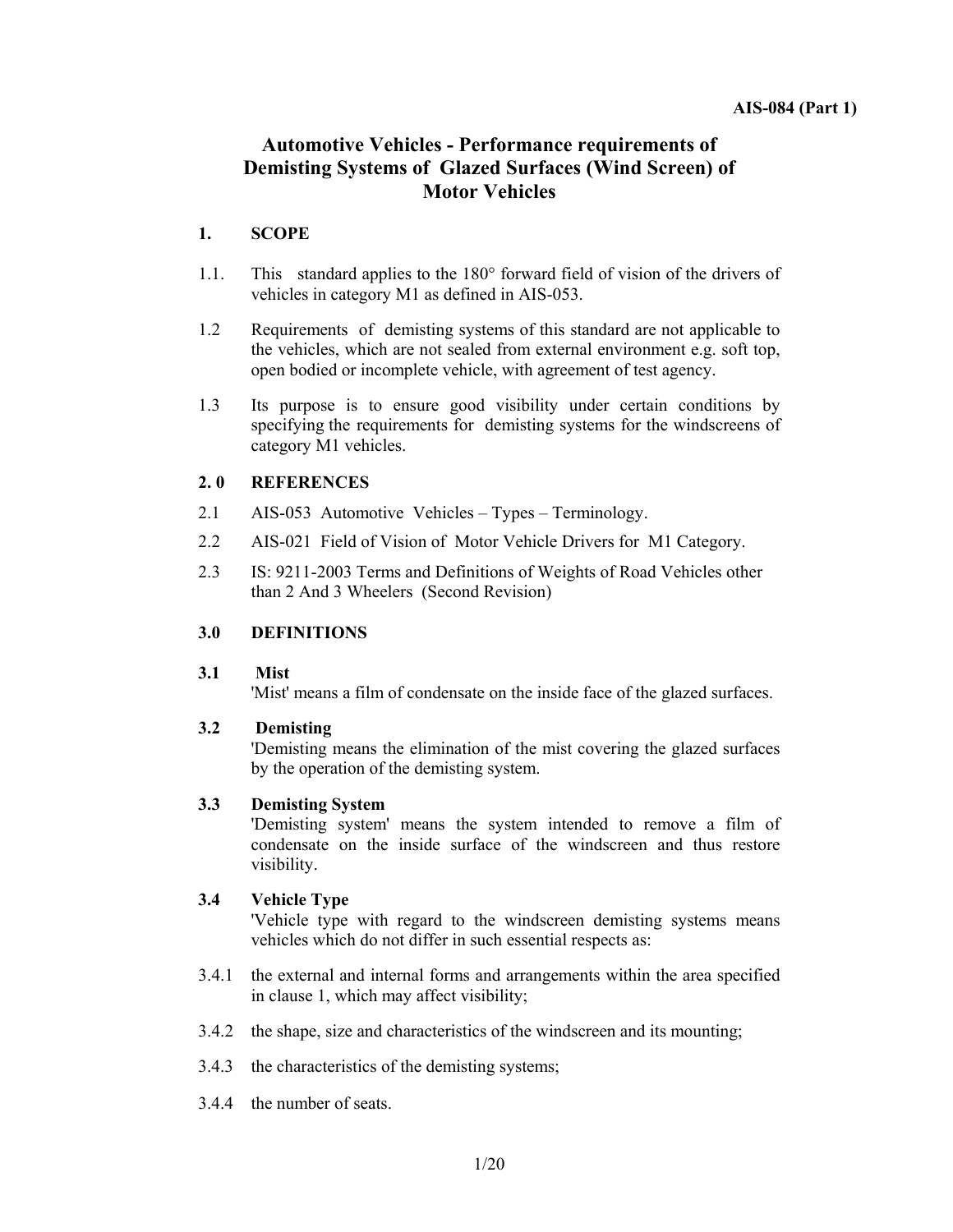## **3.5 Three-dimensional Reference Grid**

'Three-dimensional reference grid' means a reference system, which consists of a vertical longitudinal plane X-Z, a horizontal plane X-Y and a vertical transverse plane Y-Z (see Figure 2 of Annex III). The grid is used to determine the dimensional relationships between the position of design points on drawings and their position on the actual vehicle. The procedure for situating the vehicle relative to the grid is specified in Annex III; all coordinates referred to ground zero shall be based on a vehicle in running order as defined in 3.5.1.

- 3.5.1 Vehicle in running order means kerb weight of the complete vehicle (unladden weight) as defined in cl. 3.6 of IS: 9211-2003, plus driver and one front seat passenger, the weight of driver and passenger being 75 kg  $\pm$  1%.
- 3.5.2 Vehicles fitted with suspension enabling their ground clearance to be adjusted shall be tested under the normal conditions of use specified by the vehicle manufacturer.

## **3.6 Primary Reference Marks**

'Primary reference marks' means holes, surfaces, marks and identification signs on the vehicle body. The type of reference mark used and the position of each mark relative to the X, Y and Z co-ordinates of the threedimensional reference grid and to a design ground plane shall be specified by the vehicle manufacturer. These marks may be the control points used for body-assembly purposes.

#### **3.7 Seat-back Angle**

.

(See Annex II).

#### **3.8 Actual Seat-back Angle**

(See Annex II).

## **3.9 Design Seat-back Angle**

(See Annex II).

#### **3.10 V Points**

'V points' means points whose position in the passenger compartment is determined by vertical longitudinal planes passing through the centres of the outermost designated seating positions on the front seat and in relation to the R point and the design angle of the seat back, which points are used for verifying compliance with the field-of-view requirements (see Annex IV).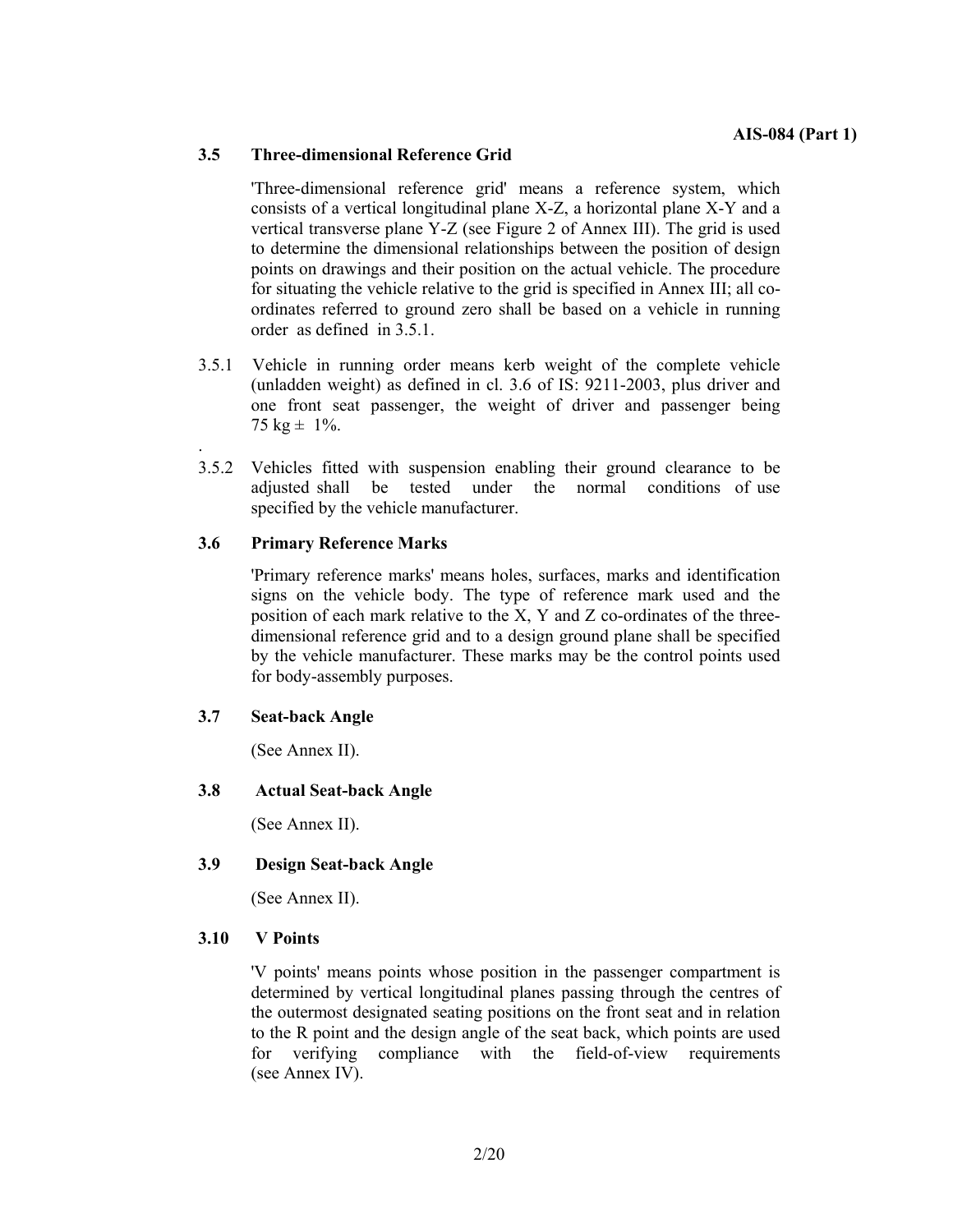## **3.11 R Point or Seating Reference Point**

(See Annex II).

## **3.12 H Point**

(See Annex II).

## **3.13 Windscreen Datum Points**

'Windscreen datum points' means points situated at the intersection with the windscreen of lines radiating forward from the V points to the outer surface of the windscreen.

#### **3.14 Transparent Area of a Windscreen**

'Transparent area of a windscreen' means that area of a vehicle windscreen whose light transmittance, measured at right angles to the surface, is not less than 70%.

#### **3.15 Horizontal Seat-adjustment Range**

'Horizontal seat-adjustment range' means the range of normal driving positions designated by the vehicle manufacturer for the adjustment of the driver's seat in the direction of the X axis ( see 3.5 ).

#### **3.16 Extended Seat-adjustment Range**

'Extended seat-adjustment range' means the range designated by the vehicle manufacturer for the adjustment of the seat in the direction of the X axis ( see 3.5 ) beyond the range of normal driving positions specified in 3.15 and used for converting seats into beds or facilitating entry into the vehicle.

## **4.0 TECHNICAL INFORMATION TO BE SUBMITTED BY VEHICLE MANUFACTURER**

- 4.1 The application for type-approval of a vehicle type with regard to its windscreen demisting system shall be submitted by the vehicle manufacturer or by his authorised representative.
- 4.2 It shall be accompanied by the documents in triplicate and by the particulars as per Annex : I

## **5. SPECIFIC REQUIREMENTS**

#### **5.1. Windscreen Demisting**

- 5.1.1 Every vehicle shall be equipped with a system for removing mist from the interior glazed surface of the windscreen.
- 5.1.2 The demisting system shall be effective enough to restore visibility through the windscreen in wet weather. Its efficiency shall be verified by the procedure described in 6.1.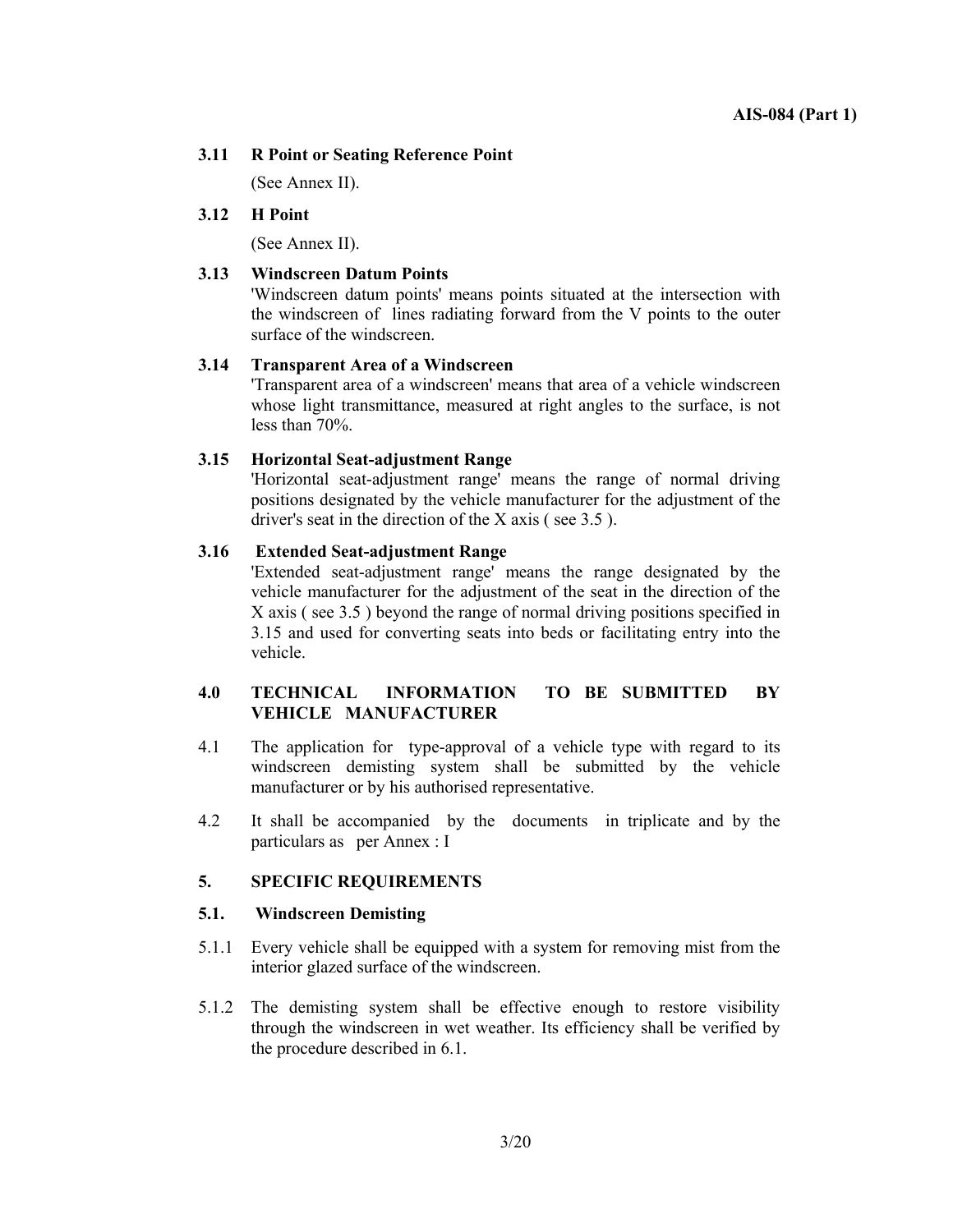- 5.1.3 The following requirements shall be satisfied:
- 5.1.3.1 the area defined in 2.2 of Annex IV (area A) shall be 90% demisted in 10 minutes;
- 5.1.3.2 the area defined in 2.3 of Annex IV (area B) shall be 80% demisted in 10 minutes.

## **6. TEST PROCEDURE**

## **6.1. Windscreen Demisting**

- 6.1.1.Before the test, the inside surface of the windscreen shall be thoroughly degreased by means of methylated spirit, or an equivalent degreasing agent. After drying, a solution of ammonia of not less than 3% and not more than 10% shall be applied. The surface shall be allowed to dry again and then be wiped with a dry, cotton cloth.
- 6.1.2.The test shall be carried out in an environmental chamber large enough to take the complete vehicle and capable of producing and maintaining a test temperature of  $-3 \pm 1$ <sup>o</sup>C throughout the test period.
- 6.1.2.1.The temperature in the test chamber shall be measured at the level of the centre of the windscreen, at a point not significantly affected by heat from the vehicle under test.
- 6.1.2.2. The horizontal component of the speed of the air cooling the chamber, measured immediately prior to the test, in the median plane of the vehicle at a point 300 mm forward of the base of the windscreen and at a level half-way between the base and the top of the windscreen, shall be as low as possible and in any event less than 8 km/h;
- 6.1.2.3. The engine bonnet, the doors and the vents, except the intakes and outlets of the heating and ventilation system, shall be closed; one or two windows may be opened from the beginning of the demisting test for a total vertical distance of 25 mm if the vehicle manufacturer so requests.
- 6.1.3.The mist shall be produced by means of the steam generator described in Annex V. The generator shall contain enough water to generate at least  $70 \pm 5$  g/h of steam for each seating position designated by the manufacturer, in an ambient temperature of  $-3 \pm 1$ °C.
- 6.1.4 The inside surface of the windscreen shall be cleaned as prescribed in 6.1.1 and the vehicle placed in the environmental chamber. The ambient air temperature shall be lowered until the temperature of the engine coolant, the lubricants and the air inside the vehicle are stabilised at  $-3 \pm 1$  °C.
- 6.1.5 The steam generator shall be placed with its outlets in the median plane of the vehicle at a height of  $580 \pm 80$  mm above the R point of the driver's seat. It shall normally be placed immediately behind the front seat backrest, with the seat-back, if adjustable, set at the prescribed angle. Where the design of the vehicle precludes this, the generator may be placed in front of the backrest, in the nearest convenient position to that mentioned above.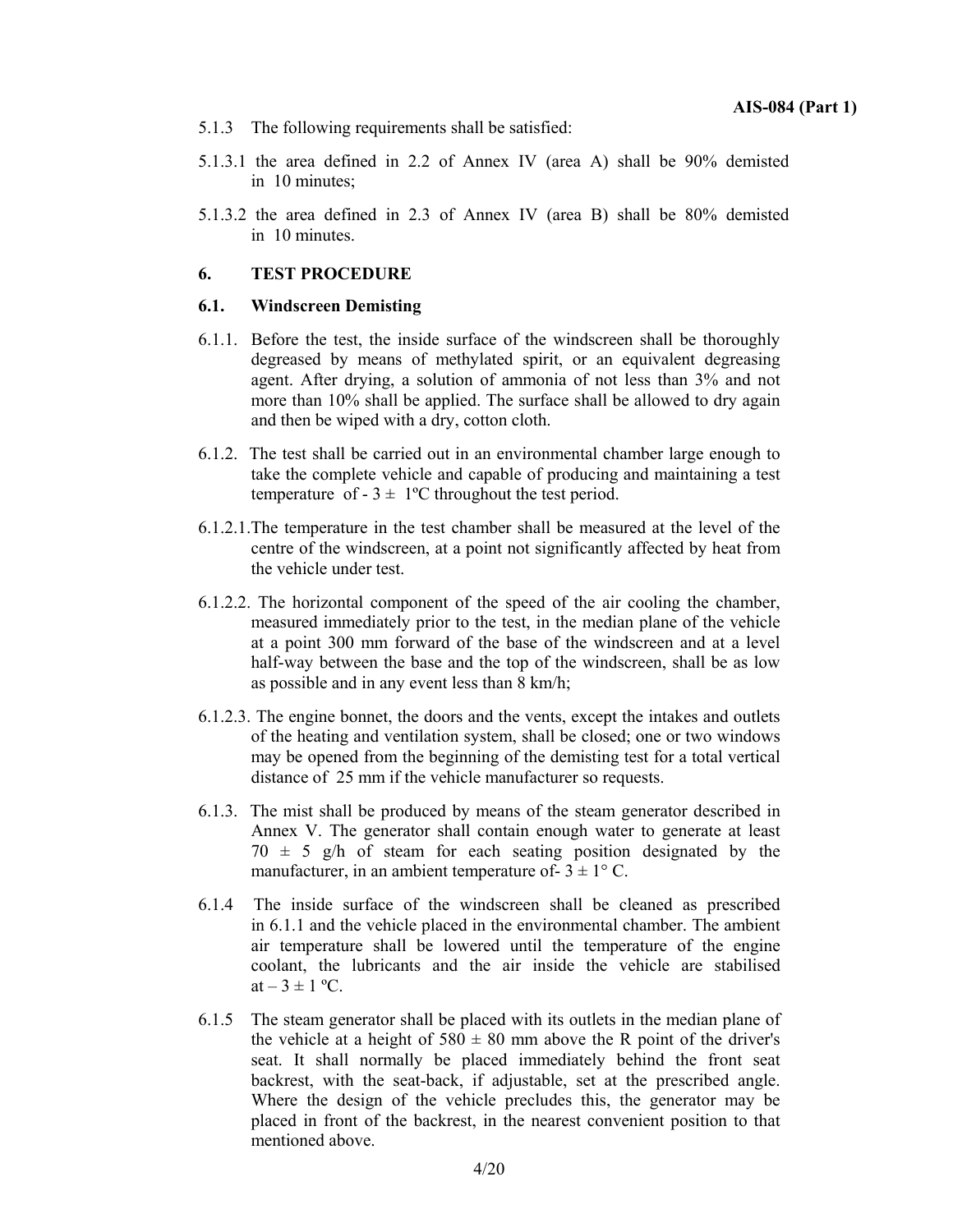- 6.1.6 After the generator has been operating for five minutes inside the vehicle, one or two observers shall enter the front of the vehicle, the output of the generator being then reduced by  $70 \pm 5$  g/h for each observer.
- 6.1.7 One minute after the observer or observers have entered the vehicle, the engine shall be started as indicated by the manufacturer. The test period shall commence as soon as the engine is running.
- 6.1.7.1 Throughout the test the engine shall run:
- 6.1.7.1.1 at a speed not exceeding 50% of the speed corresponding to its maximum power output; moreover,
- 6.1.7.1.2. the vehicle demister controls shall be set as recommended by the vehicle manufacturer for the test temperature**.**
- 6.1.7.1.3. the battery shall be fully charged;
- 6.1.7.1.4. the voltage at the terminals of the demisting device may be not more than 20% above the nominal rating of the system.
- 6.1.8.At the end of the test, the demist pattern shall be recorded.

## **7.0 MODIFICATIONS AND EXTENSION OF APPROVAL FOR DEMISTING SYSTEM**

7.1 Every modification pertaining to the information, even if the changes are not technical in nature declared in accordance with clause 4, shall be intimated by the manufacturer to the test agency.

If the changes are in parameters not related to the provisions, no further action need be taken.

If the changes are in parameters related to the provisions, the test agency, which has issued the certificate of compliance, may then consider, based on the justification provided by the vehicle manufacturer and reviewed by the test agency, whether,

7.1.1 the model with the changed specifications still complies with provisions;

or,

- 7.1.2 any further verification is required to establish compliance.
- 7.2. In case of 7.1.2, tests for only those parameters which are affected by the modifications need be carried out.
- 7.3. In case of fulfillment of criterion of clause 7.1.1 or after results of further verification as per clause 7.1.2 are satisfactory, the approval of compliance shall be extended for the changes carried out.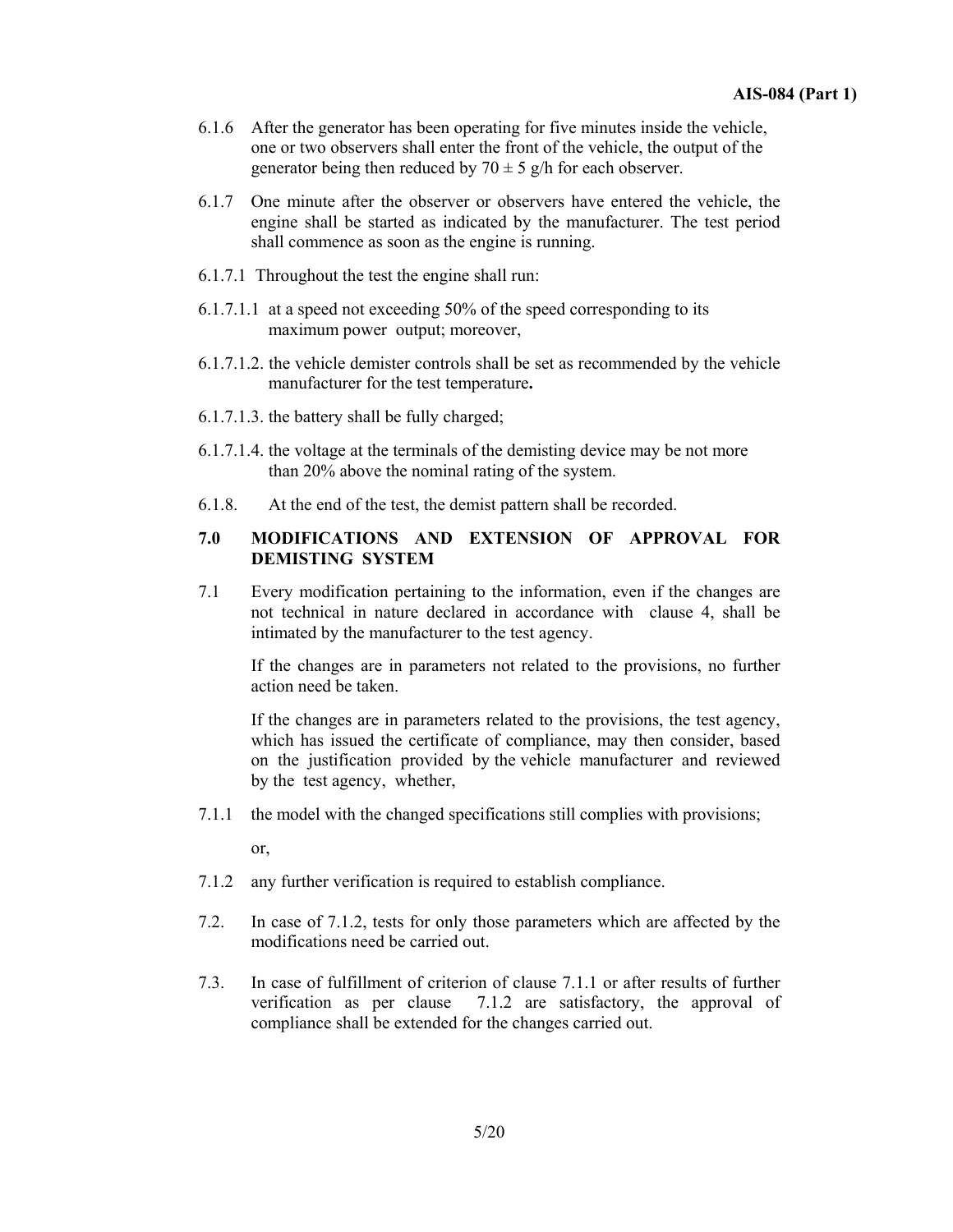## **ANNEX I**

## (See 4.2)

## **TECHNICAL INFORMATION TO BE SUBMITTED BY VEHICLE MANUFACTURER**

- 1. A description of the vehicle referring to the criteria mentioned in 3.4 of this standard, together with dimensional drawings and either a photograph or an exploded view of the passenger compartment. The numbers and/or symbols identifying the vehicle type shall be specified.
- 2. Particulars of the primary reference marks in sufficient detail to enable them to be readily identified and the position of each in relation to the others and to the R point to be verified;
- 3. a technical description of the demisting systems, together with relevant data in sufficient detail.
- 4. In addition, following technical information shall be submitted by vehicle manufacturer

| 1.               | Manufacturer's name and plant address                                 |
|------------------|-----------------------------------------------------------------------|
| 2.               | Trade name or mark of the vehicle                                     |
| 3.               | Complete vehicle kerb weight (unladden weight)<br>as per clause 3.5.1 |
| $\overline{4}$ . | Test to be conducted:                                                 |
|                  | Demisting Systems                                                     |
| 5.               | Details of demisting systems :                                        |
|                  | Schematic diagram of engine cooling system.<br>i)                     |
|                  | ii) Schematic diagram of heating system.                              |
|                  | iii) Cross sectional view of complete air handling system             |
|                  | including position of louvers (vents) on dash board.                  |
|                  | iv) Blower identification and capacity (Watts).                       |
| 6.               | R point w.r.t primary reference marks                                 |
| 7.               | Manufacturers recommended seat back angle                             |
| 8.               | Manufacturers recommended driver seat travel distance                 |
| 9.               | <b>Seating Layout</b>                                                 |
| 10.              | Windscreen glass specifications (type, thickness and make)            |
| 11.              | Windscreen glass fixing method                                        |
| 12.              | Rake angle of windscreen                                              |
| 13.              | Engine specification (fuel, capacity cc, engine speed at max.         |
|                  |                                                                       |
| 14.              | power in rpm).<br>Rated voltage of electrical installation            |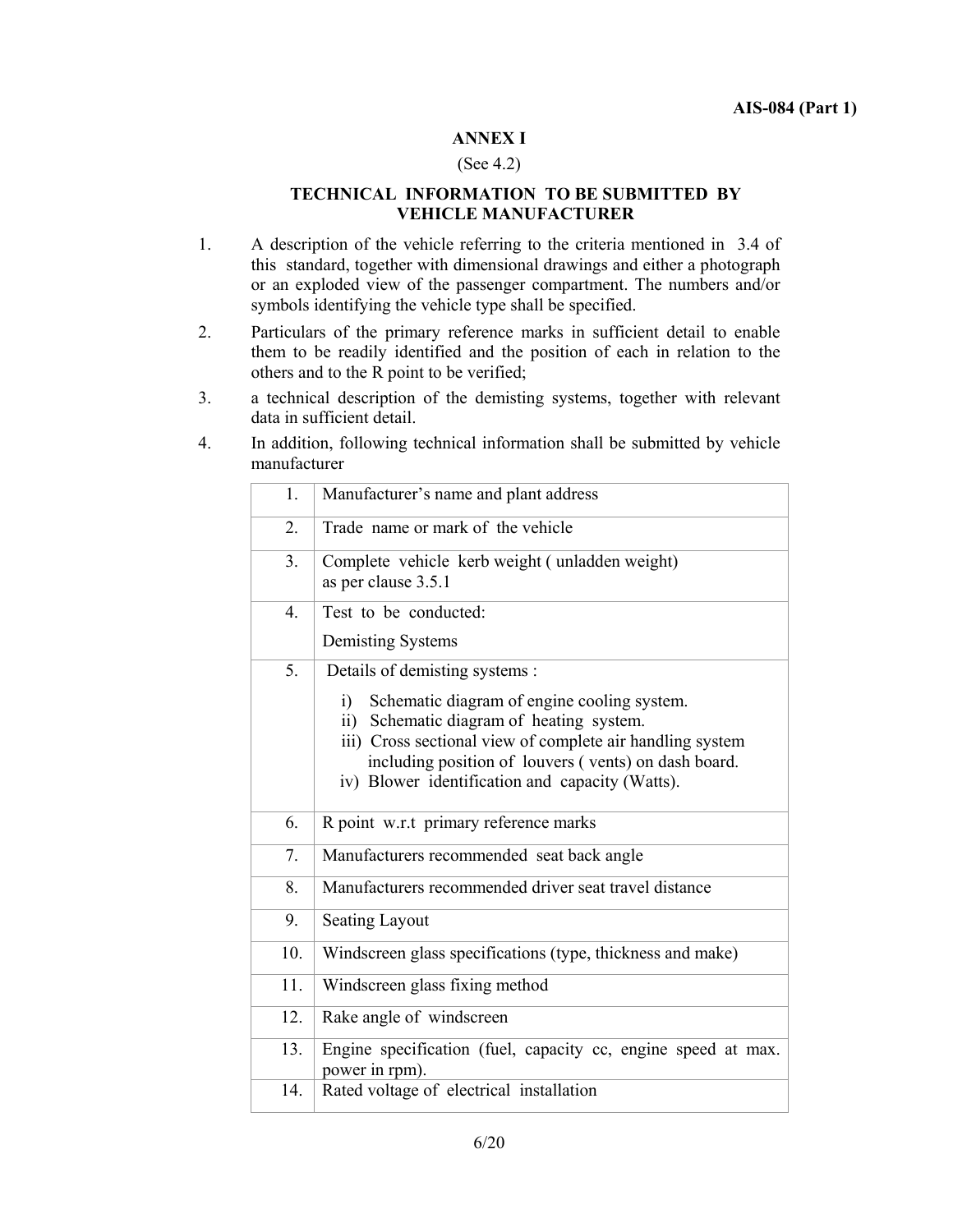**AIS-084 (Part 1)** 

## **ANNEX II**

## (See 3.7 to 3.9)

## **PROCEDURE FOR DETERMINING THE H POINT AND THE ACTUAL SEAT-BACK ANGLE AND FOR VERIFYING THE RELATIVE POSITIONS OF THE R AND H POINTS AND THE RELATIONSHIP BETWEEN THE DESIGN SEAT-BACK ANGLE AND THE ACTUAL SEAT-BACK ANGLE**

1.0 Annexure : I of AIS-021 shall be applicable.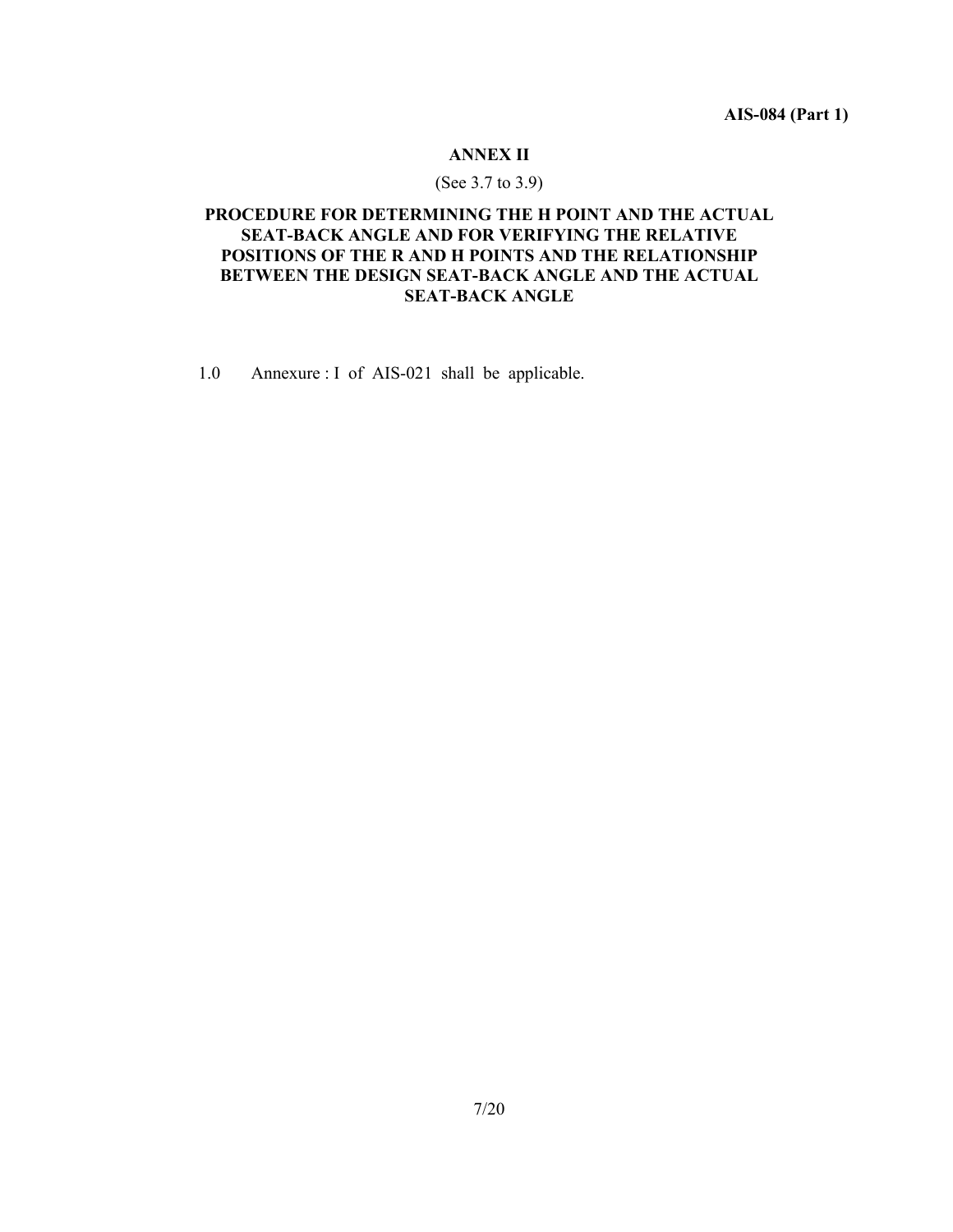## **ANNEX III**

#### (See 3.5 and Annex IV-1.2)

## **METHOD FOR DETERMINING THE DIMENSIONAL RELATIONSHIPS BETWEEN THE VEHICLE'S PRIMARY REFERENCE MARKS AND THE THREE DIMENSIONAL REFERENCE GRID**

## **1. RELATIONSHIP BETWEEN REFERENCE GRID AND VEHICLE'S PRIMARY REFERENCE MARKS**

To verify specific dimensions on or within a vehicle submitted for typeapproval in accordance with this standard, the relationship between the co-ordinates of the three-dimensional reference grid defined in 3.5 of this standard, which have been laid out at the initial vehicle-design stage, and the positions of the primary reference marks defined in 3.6 of this standard, shall be established accurately so that specific points on the vehicle manufacturer's drawings can be located on an actual vehicle produced from those drawings.

## **2. METHOD FOR ESTABLISHING RELATIONSHIP OF REFERENCE GRID TO REFERENCE MARKS**

For this purpose, a ground reference plane shall be constructed, which is marked with the X-X measurement and the Y-Y measurement. The method of achieving this is set out in Figure 3 of this Annex, the reference plane being a hard, flat, level surface on which the vehicle stands, and which has two measuring scales firmly fixed to its surface; these shall be graduated in millimeters, the X-X scale being not less than 8 m long, and the Y-Y scale not less than 4 m long. The two scales shall be set at right angles to each other as shown in Figure 3 of this Annex. The intersection of the scales is ground zero.

## **3. EXAMINATION OF THE REFERENCE PLANE**

In order to provide for minor variations in the level of the reference plane or test area, it is necessary to measure the deviations from ground zero along both the X and Y scales at intervals of 250 mm and to record the readings obtained so that corrections can be made when checking the vehicle.

## **4. ACTUAL TEST ATTITUDE**

In order to provide for minor changes in suspension height, etc., it is necessary to have available a means of bringing the primary reference marks to the correct co-ordinate positions relative to the design attitude before further measurements are taken. In addition, it shall be possible to make minor lateral and/or longitudinal adjustments to the vehicle's position so as to place it correctly in relation to the reference grid.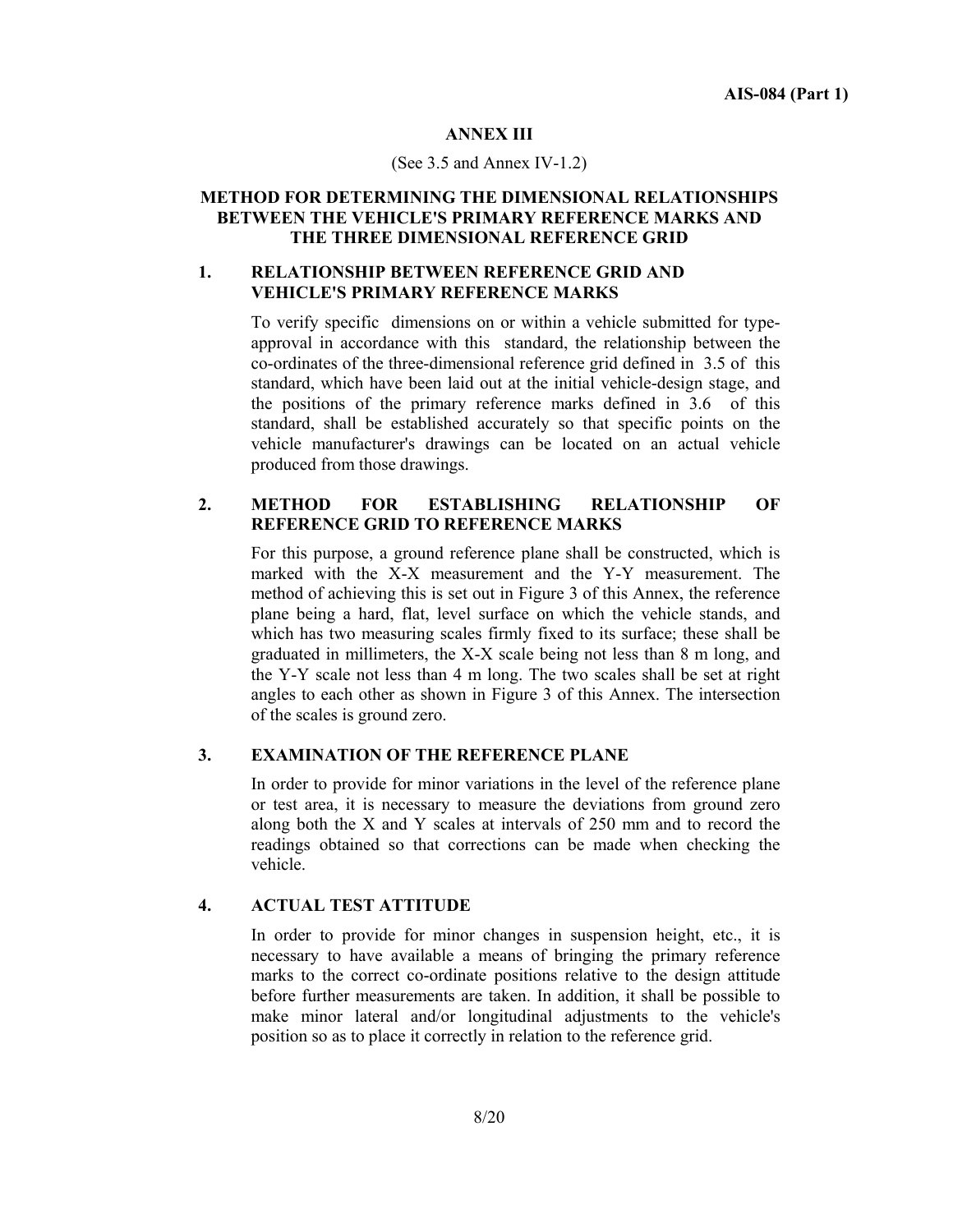## **5. RESULTS**

The vehicle having been correctly placed relative to the reference grid and in its design attitude, the site of the necessary points for studying the forward visibility requirements can be readily determined. Test methods to determine these requirements may include the use of theodolites, light sources or shadow devices, or any other method which can be shown to give equivalent results.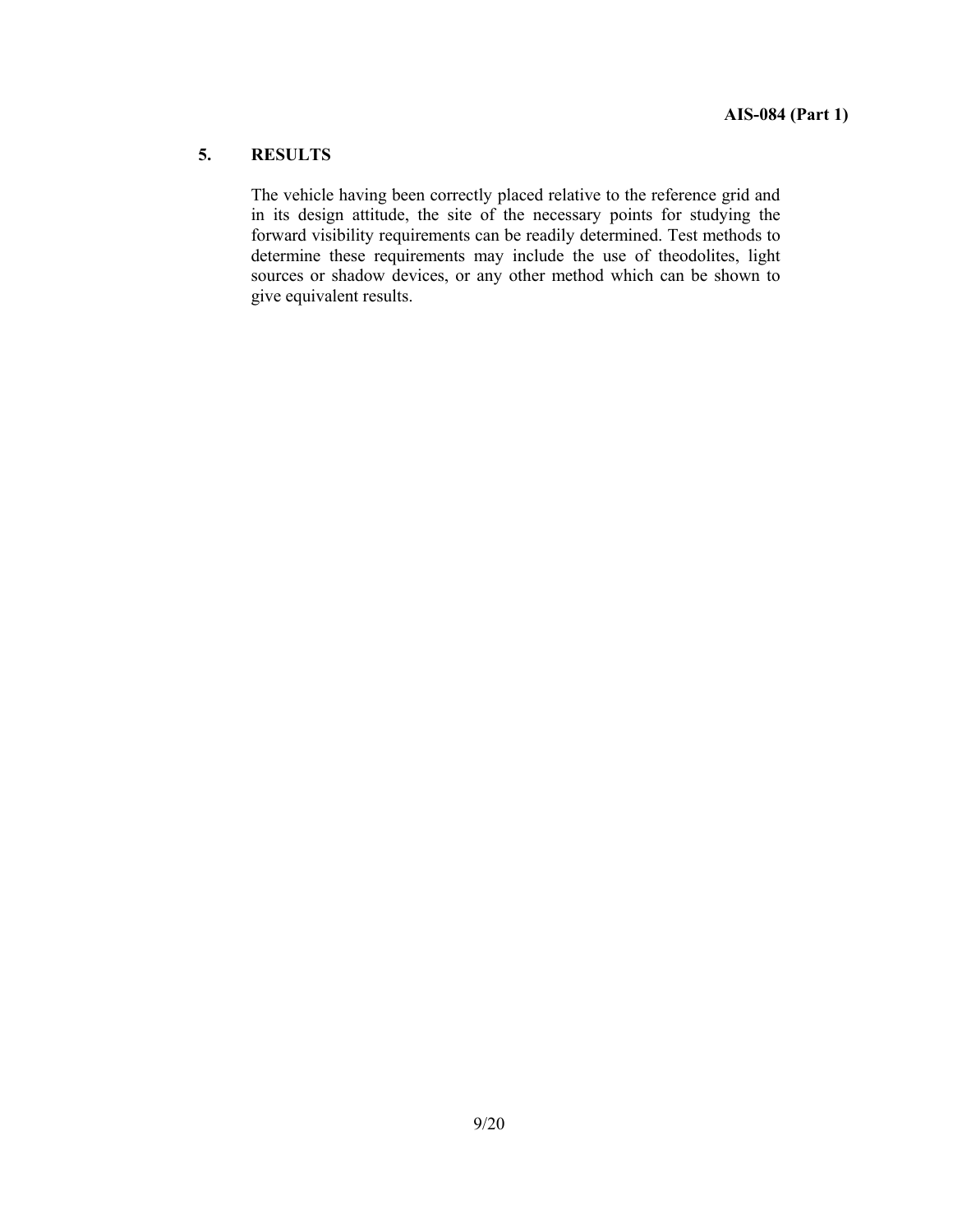

**Figure 1 Determination of V Points for a Seat-back Angle of 25**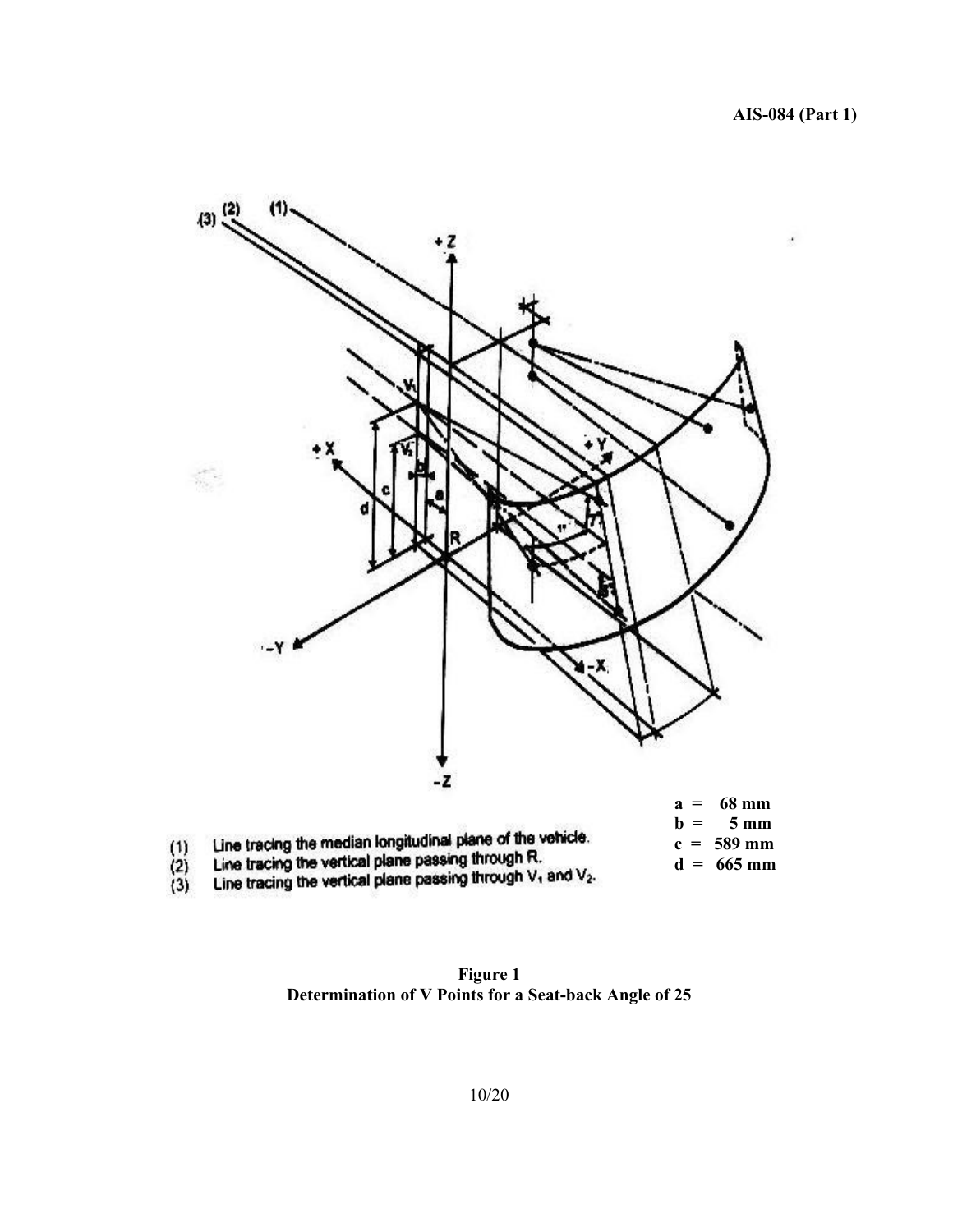

**Figure-2 Three-dimensional Reference Grid**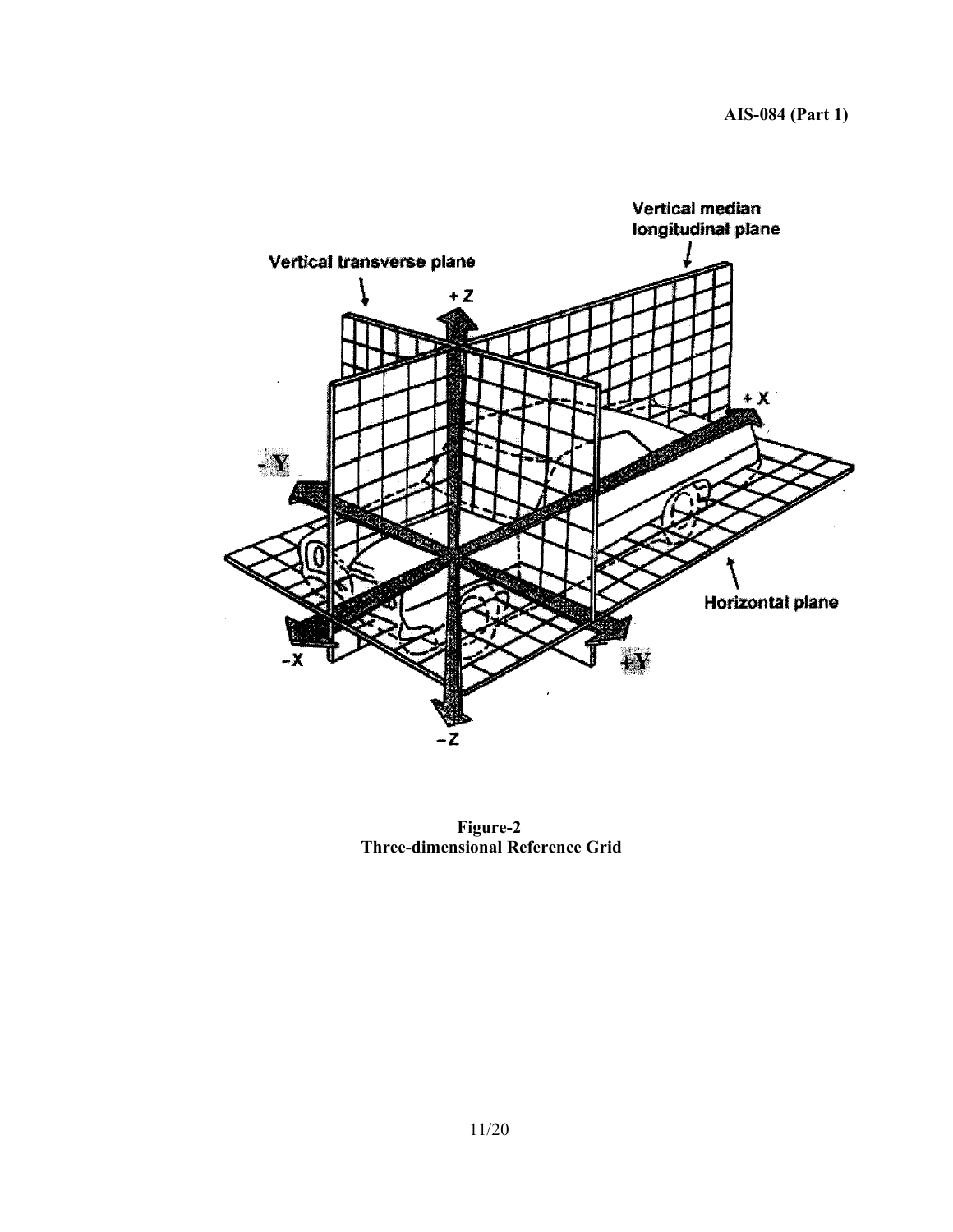

**Figure 3 Level Work Space**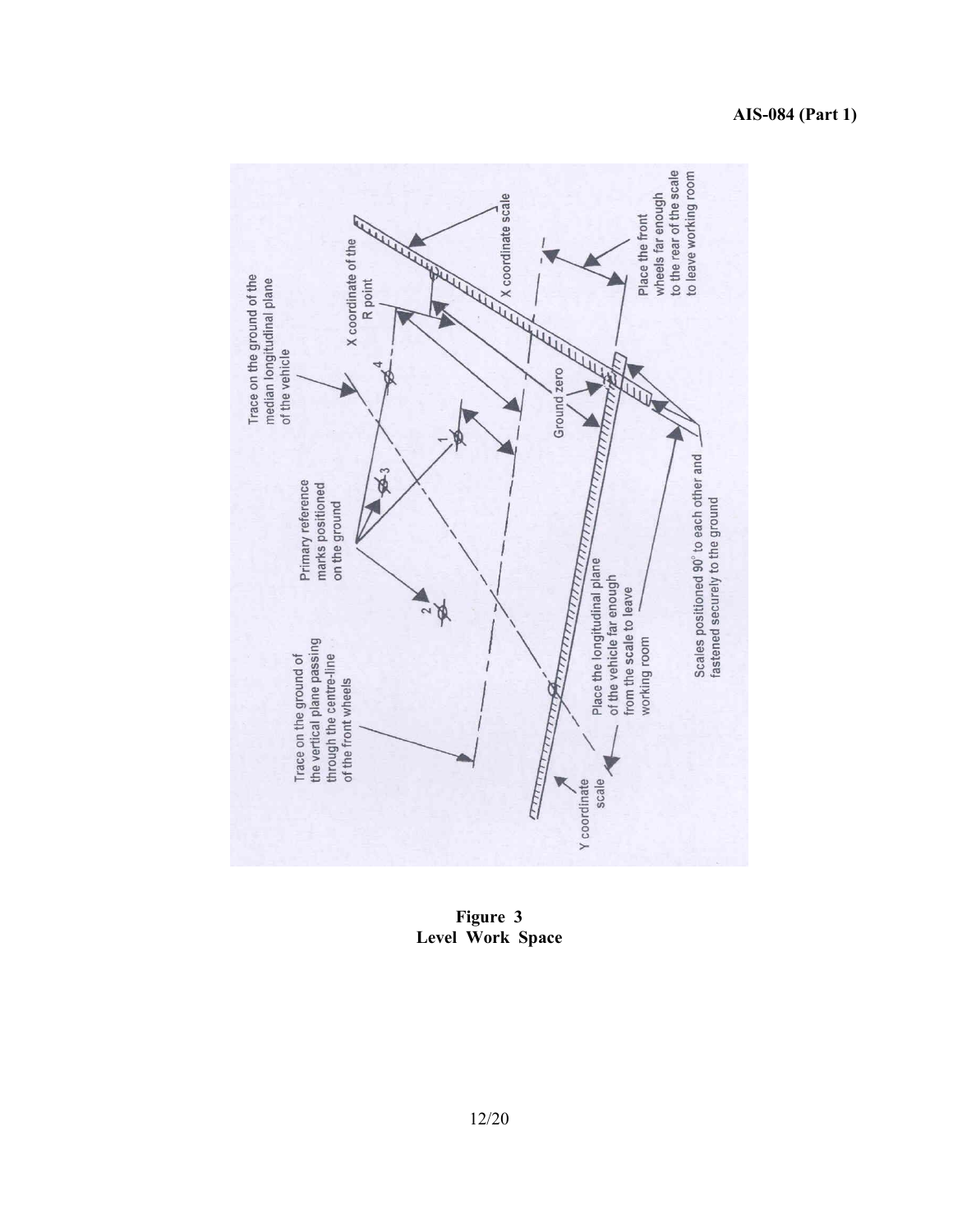#### **ANNEX IV**

#### (See 3.10, 5.1.3.1 and 5.1.3.2)

## **PROCEDURE FOR DETERMINING VISION AREAS ON WINDSCREENS OF CATEGORY M1 VEHICLES IN RELATION TO THE V POINTS**

#### **1. POSITIONS OF THE V POINTS**

- 1.1 The positions of the V points in relation to the R point, as indicated by XYZ co-ordinates from the three-dimensional reference grid, are as shown in Tables 1 and 2.
- 1.2 Table 1 indicates the basic co-ordinates for a design seat-back angle of 25° The positive direction for the co-ordinates is indicated in Figure 1 of Annex III.

| $\vee$ point |       |         |        |
|--------------|-------|---------|--------|
|              | 68 mm | $-5$ mm | 665 mm |
| $\mathbf{z}$ | 68 mm | $-5$ mm | 589 mm |

#### **Table 1**

- 1.3 Correction for Design Seat-back Angles other than 25°
- 1.3.1 Table 2 shows the further corrections to be made to the X and Z co-ordinates of each V point when the design seat-back angle is not 25°. The positive direction for the co-ordinates is shown in Figure 1 of Annex III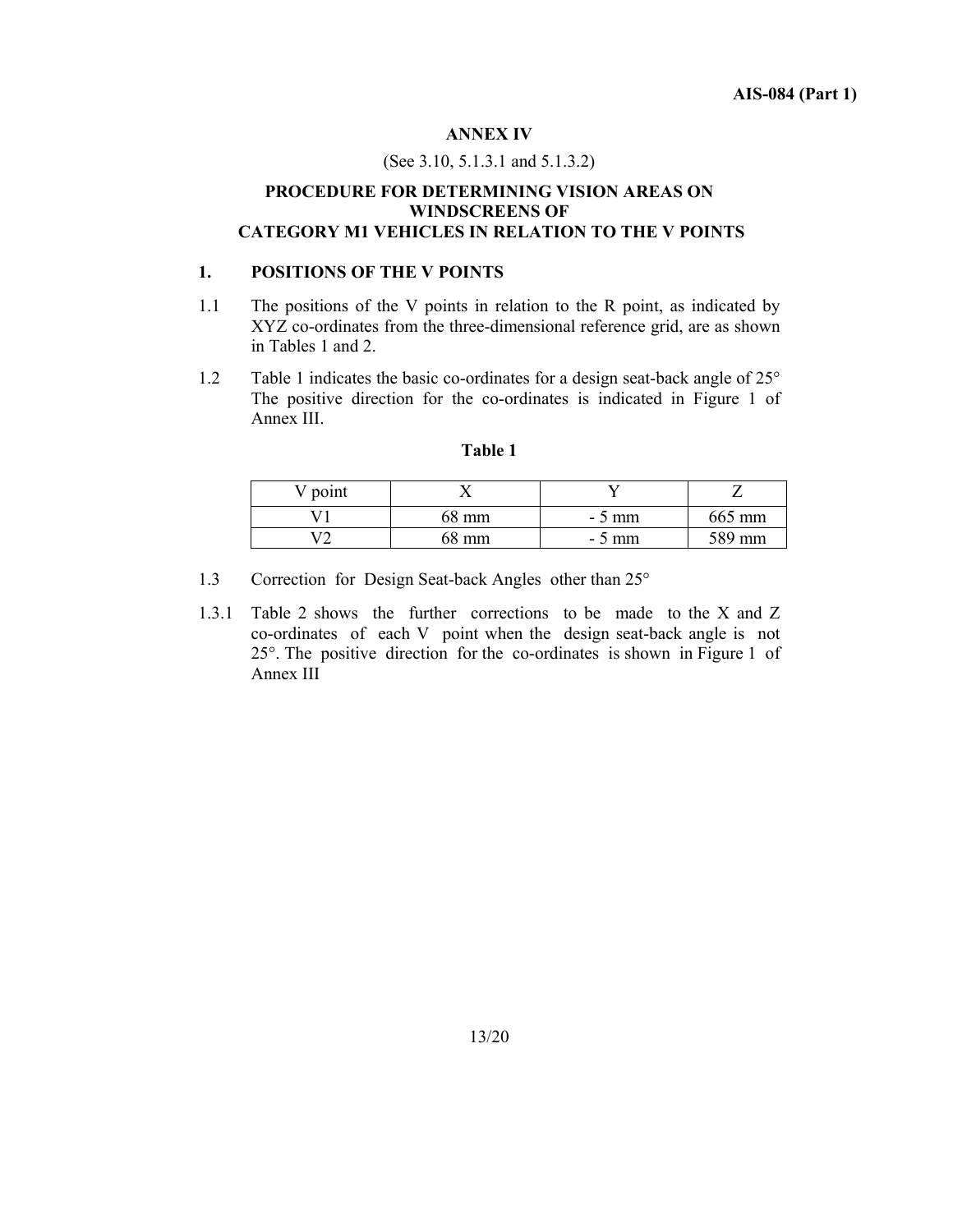| Seat-back<br>angle<br>(in <sup>o</sup> ) | Horizontal<br><b>Coordinates</b><br>$\Delta$ X | <b>Vertical</b><br>coordinates<br>$\Delta Z$ | Seat-back<br>angle<br>(in 9) | <b>Horizontal</b><br>angle<br>$\mathbf{\Delta} \mathbf{X}$ | <b>Vertical</b><br>angle<br>$\Delta Z$ |
|------------------------------------------|------------------------------------------------|----------------------------------------------|------------------------------|------------------------------------------------------------|----------------------------------------|
| 5                                        | $-186$ mm                                      | 28 mm                                        | 23                           | $-18$ mm                                                   | $5 \text{ mm}$                         |
| 6                                        | $-177$ mm                                      | 27 mm                                        | 24                           | $-9$ mm                                                    | $3 \text{ mm}$                         |
| $\overline{7}$                           | $-167$ mm                                      | $27 \text{ mm}$                              | 25                           | $0 \text{ mm}$                                             | $0 \text{ mm}$                         |
| 8                                        | 157 mm                                         | $27 \text{ mm}$                              | 26                           | $9 \text{ mm}$                                             | $-3$ mm                                |
| 9                                        | $-147$ mm                                      | $26 \text{ mm}$                              | 27                           | $17 \text{ mm}$                                            | $-5$ mm                                |
| 10                                       | $-137$ mm                                      | $25 \text{ mm}$                              | 28                           | $26 \text{ mm}$                                            | $-8$ mm                                |
| 11                                       | $-128$ mm                                      | 24 mm                                        | 29                           | 34 mm                                                      | $-11$ mm                               |
| 12                                       | $-118$ mm                                      | $23 \text{ mm}$                              | 30                           | 43 mm                                                      | $-14$ mm                               |
| 13                                       | $-109$ mm                                      | $22 \text{ mm}$                              | 31                           | 51 mm                                                      | $-18$ mm                               |
| 14                                       | - 99 mm                                        | $21$ mm                                      | 32                           | 59 mm                                                      | $-21$ mm                               |
| 15                                       | - 90 mm                                        | $20 \text{ mm}$                              | 33                           | $67$ mm                                                    | $-24$ mm                               |
| 16                                       | $-81$ mm                                       | 18 mm                                        | 34                           | 76 mm                                                      | $-28$ mm                               |
| 17                                       | $-72$ mm                                       | $17 \text{ mm}$                              | 35                           | 84 mm                                                      | $-32$ mm                               |
| 18                                       | $-62$ mm                                       | $15 \text{ mm}$                              | 36                           | 92 mm                                                      | $-35$ mm                               |
| 19                                       | $-53$ mm                                       | 13 mm                                        | 37                           | 100 mm                                                     | $-39$ mm                               |
| 20                                       | $-44$ mm                                       | $11 \text{ mm}$                              | 38                           | $108$ mm                                                   | $-43$ mm                               |
| 21                                       | $-35$ mm                                       | $9 \text{ mm}$                               | 39                           | 115 mm                                                     | $-48$ mm                               |
| 22                                       | $-26$ mm                                       | 7 mm                                         | 40                           | 123 mm                                                     | $-52$ mm                               |

**Table 2** 

## **2. VISION AREAS**

- 2.1.Two vision areas shall be determined from the V points.
- 2.2.Vision area A is the area on the outer surface of the windscreen bounded by the following four planes extending forward from the V point (see Figure 1):
	- a vertical plane passing through V1 and V2 and at an angle of 13° to the right of the X axis,
	- a plane parallel to the Y axis passing through V1 and at an upward angle of 3° from the X axis.
	- a plane parallel to the Y axis, passing through V2 and at a downward angle of 1° from the X axis,
	- a vertical plane passing through V1 and V2 and at an angle of 20° to the left of the X axis.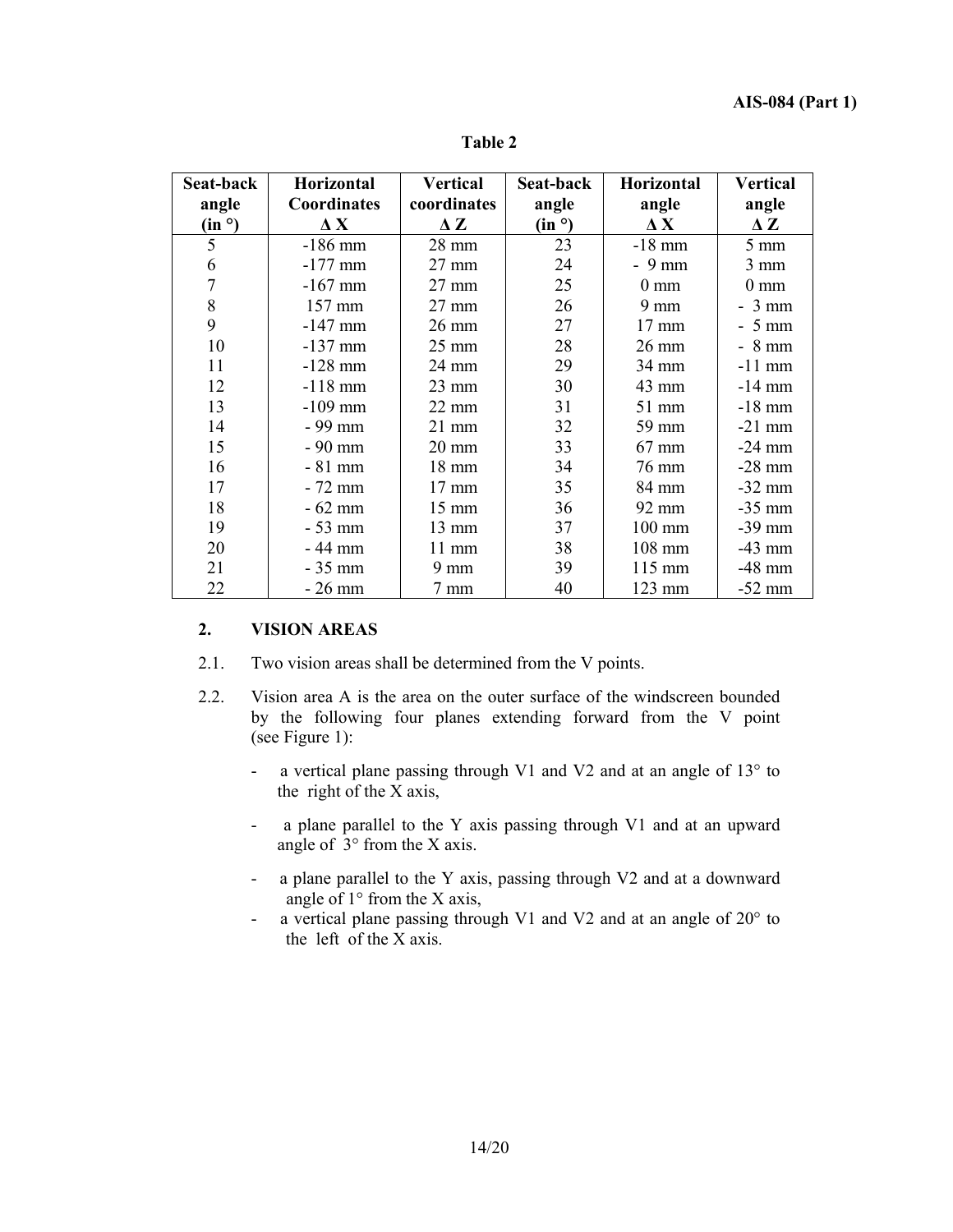- **2.3.** Vision area B is the area of the outer surface of the windscreen, which is more than 25 mm from the outer edge of the transparent area and is bounded by the intersection of the following four planes with the outer surface of the windscreen (see Figure 2):
	- a vertical plane parallel to the Y axis, passing through V1 and at an upward angle of 7° from the X axis,
	- a plane parallel to the Y axis, passing through V2 and at a downward angle of  $5^{\circ}$  from the X axis,
	- a vertical plane passing through V1 and V2 and at an angle of 17° to the right of the X axis.
	- a plane symmetrical to the former plane in relation to the median longitudinal plane of the vehicle.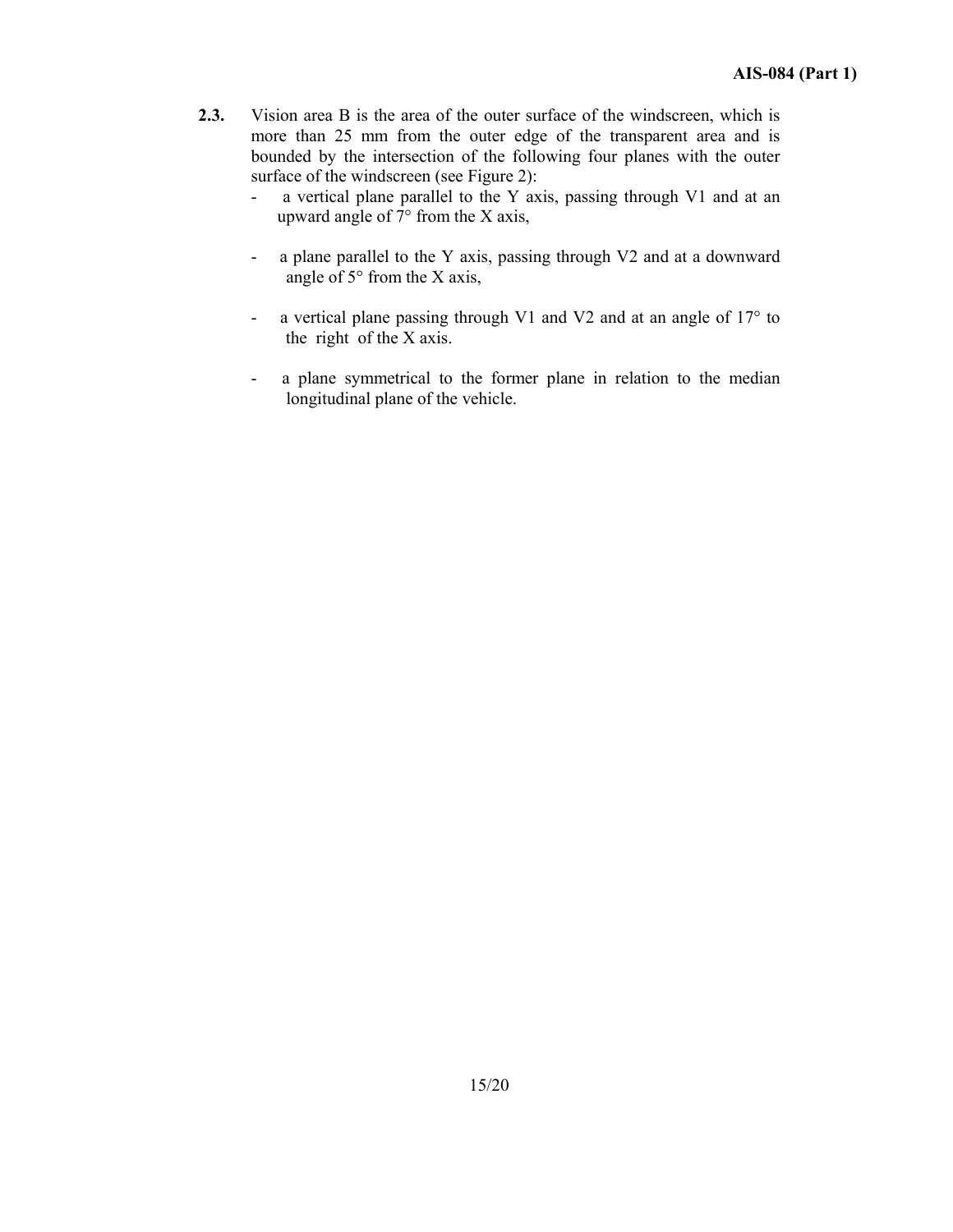# **AIS-084 (Part 1)**



(1) Line tracing the median longitudinal plane of vehicle.

(2) Line tracing the vertical plane passing through R.

(3) Line tracing the vertical plane passing through V1 and V2.

## **Figure 1 Vision Area A**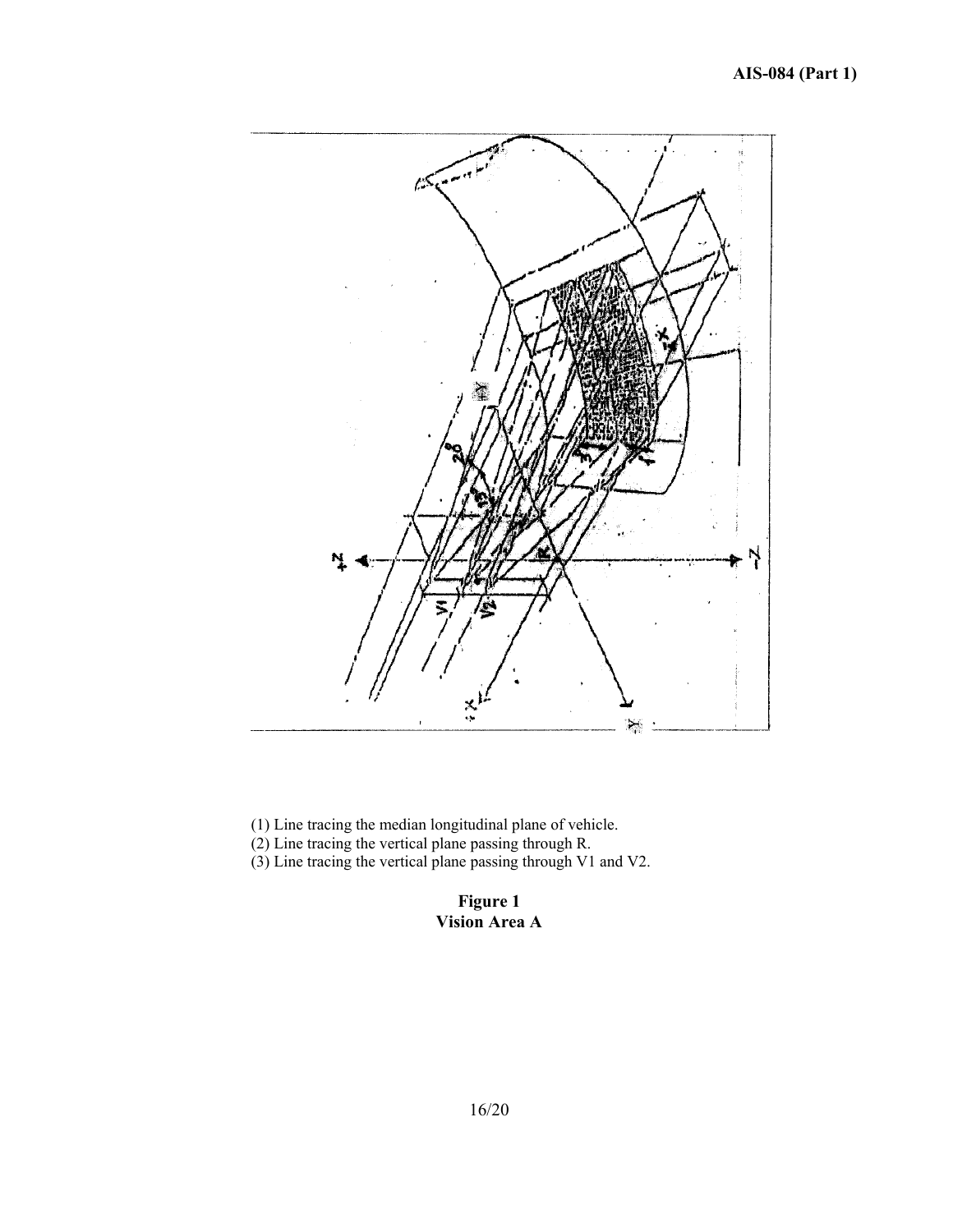

(1) Line tracing the median longitudinal plane of vehicle.

(2) Line tracing the longitudinal plane passing through R.

(3) Line tracing the longitudinal plane passing through V1 and V2.

# **Figure 2 Vision Area B**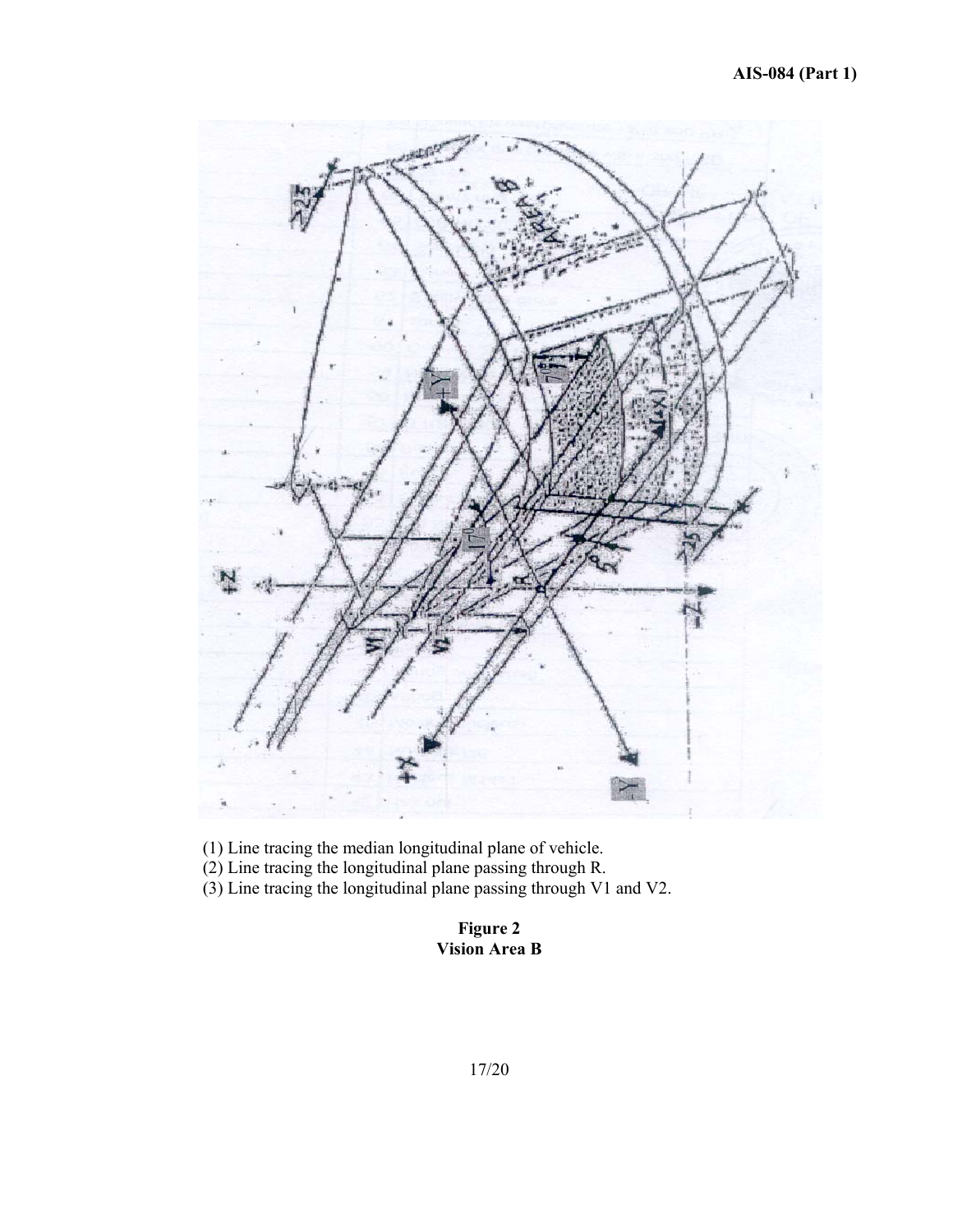#### **ANNEX V**

## (See 6.1.3)

## **STEAM GENERATOR**

The steam generator used for the test shall have the following characteristics:

- (a) the water container shall have a capacity of at least 2.25 liters;
- (b) the heat loss at boiling point shall not exceed 75 W in an ambient temperature of  $-3 \pm 1$ °C;
- (c) the fan shall have a capacity of 0.07 to 0.10  $\text{m}^3/\text{min}$  at 0.5 mbar static pressure;
- (d) six steam outlet holes of 6.3 mm diameter shall be provided round the top of the generator;
- (e) the generator shall be calibrated at  $-3 \pm 1^{\circ}$  C to give readings for each  $70 \pm 5$  g/h output up to a maximum of n times this figure, where n is the number of seating positions designated by the manufacturer.

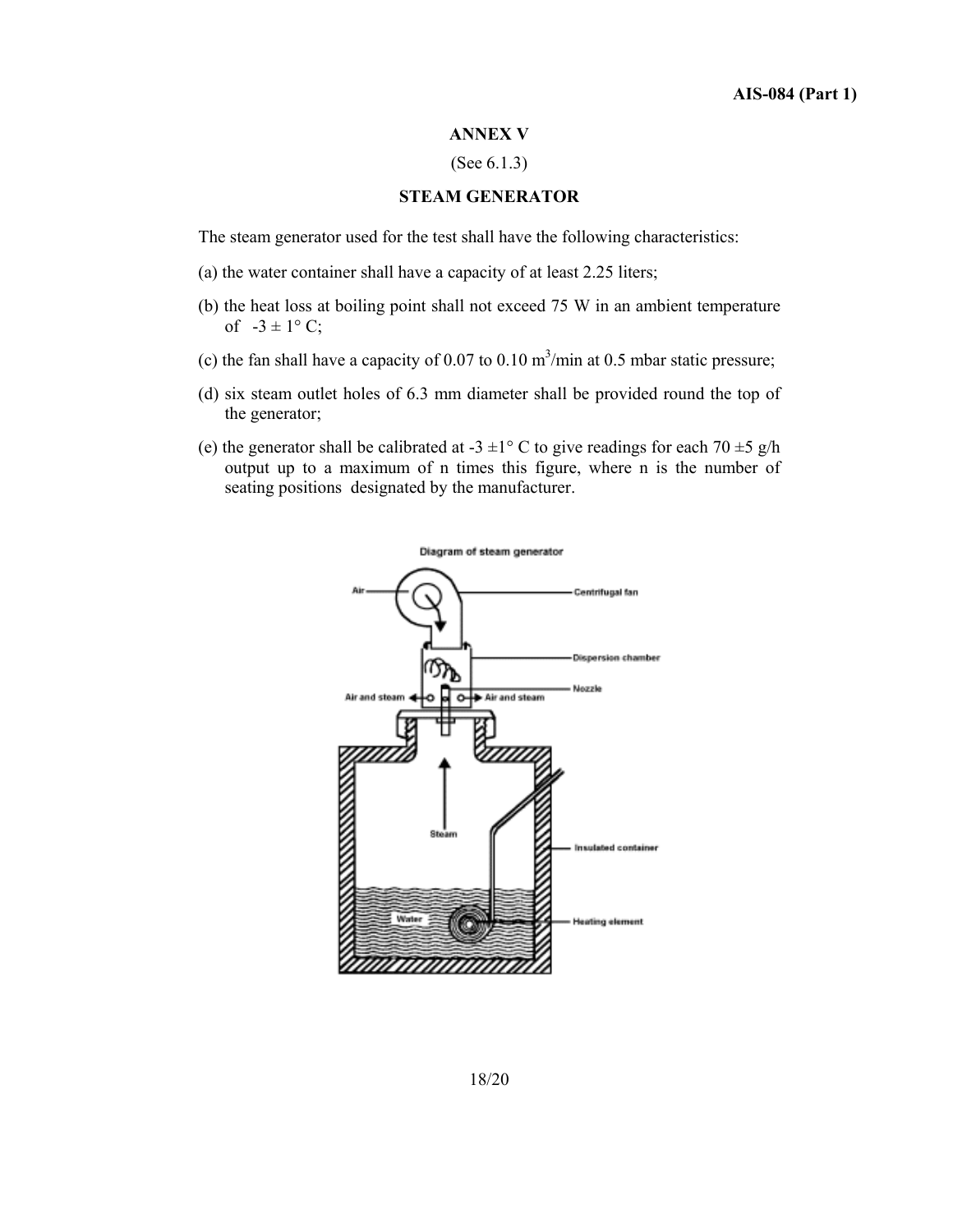| Component          | <b>Dimensions</b>                                                                                                                            | <b>Material</b>                         |
|--------------------|----------------------------------------------------------------------------------------------------------------------------------------------|-----------------------------------------|
| Nozzle             | (a) Length $10 \text{ cm}$<br>(b) Inside diameter 1.5 cm                                                                                     | <b>Brass</b>                            |
| Dispersion Chamber | (a) Length $11.5 \text{ cm}$<br>(b) Diameter 7.5 cm<br>(c) Six holes of $0.63$ cm<br>evenly spaced 2.5 cm<br>above bottom of the<br>chamber. | Brass pipe of 0.38 mm wall<br>thickness |

# **Dimensions and Characteristics of Steam Generator**